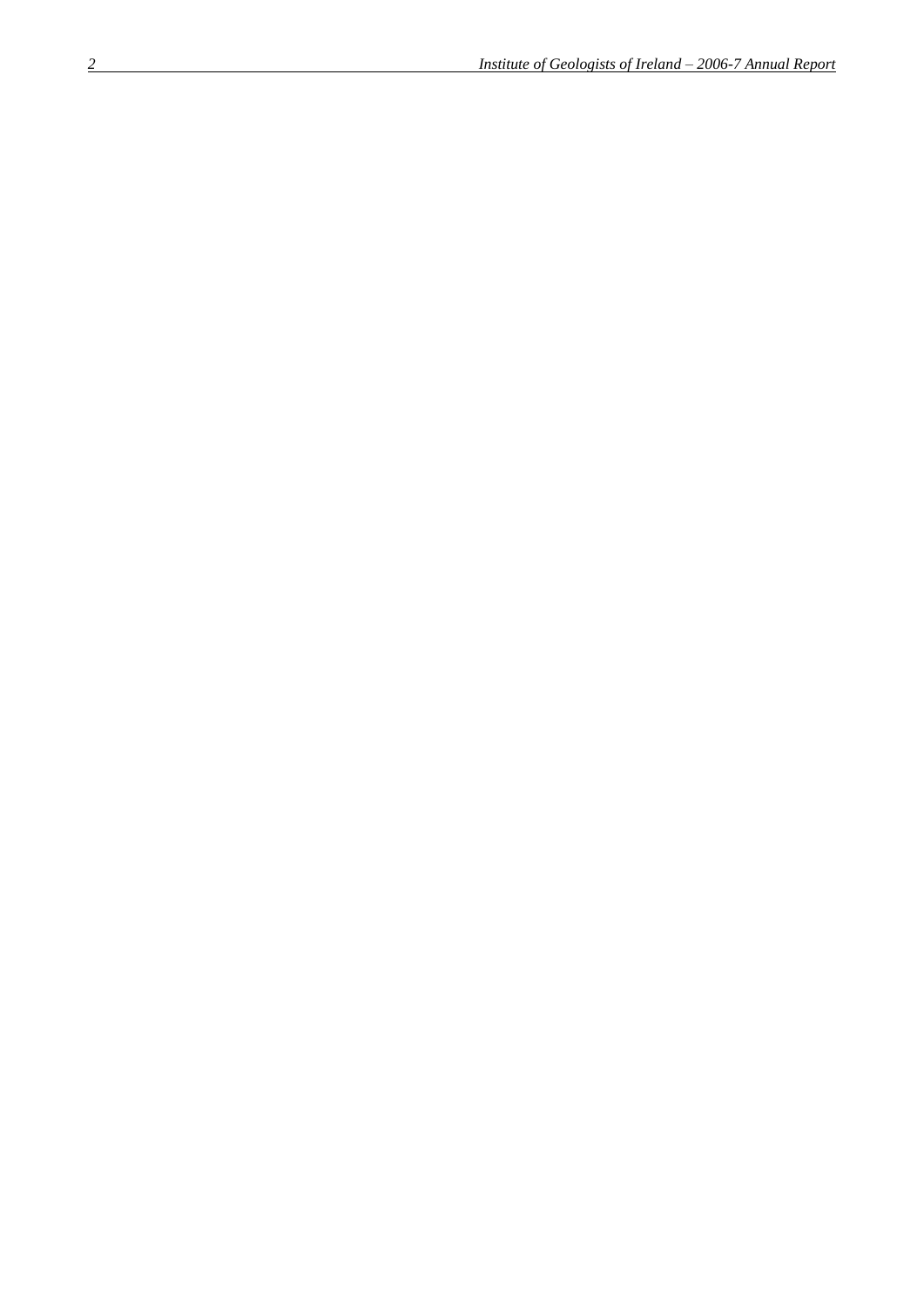# **TABLE OF CONTENTS**

# **DIRECTOR'S REPORTS**

# **OTHER REPORTS**

| NATIONAL GESOSCIENCE COMMITTE |  |
|-------------------------------|--|
|                               |  |

# **REPORTS FROM OTHER BODIES**

| COMMITTEE FOR MINERAL RESERVES INTERNATIONAL |  |
|----------------------------------------------|--|
|                                              |  |
|                                              |  |
|                                              |  |
|                                              |  |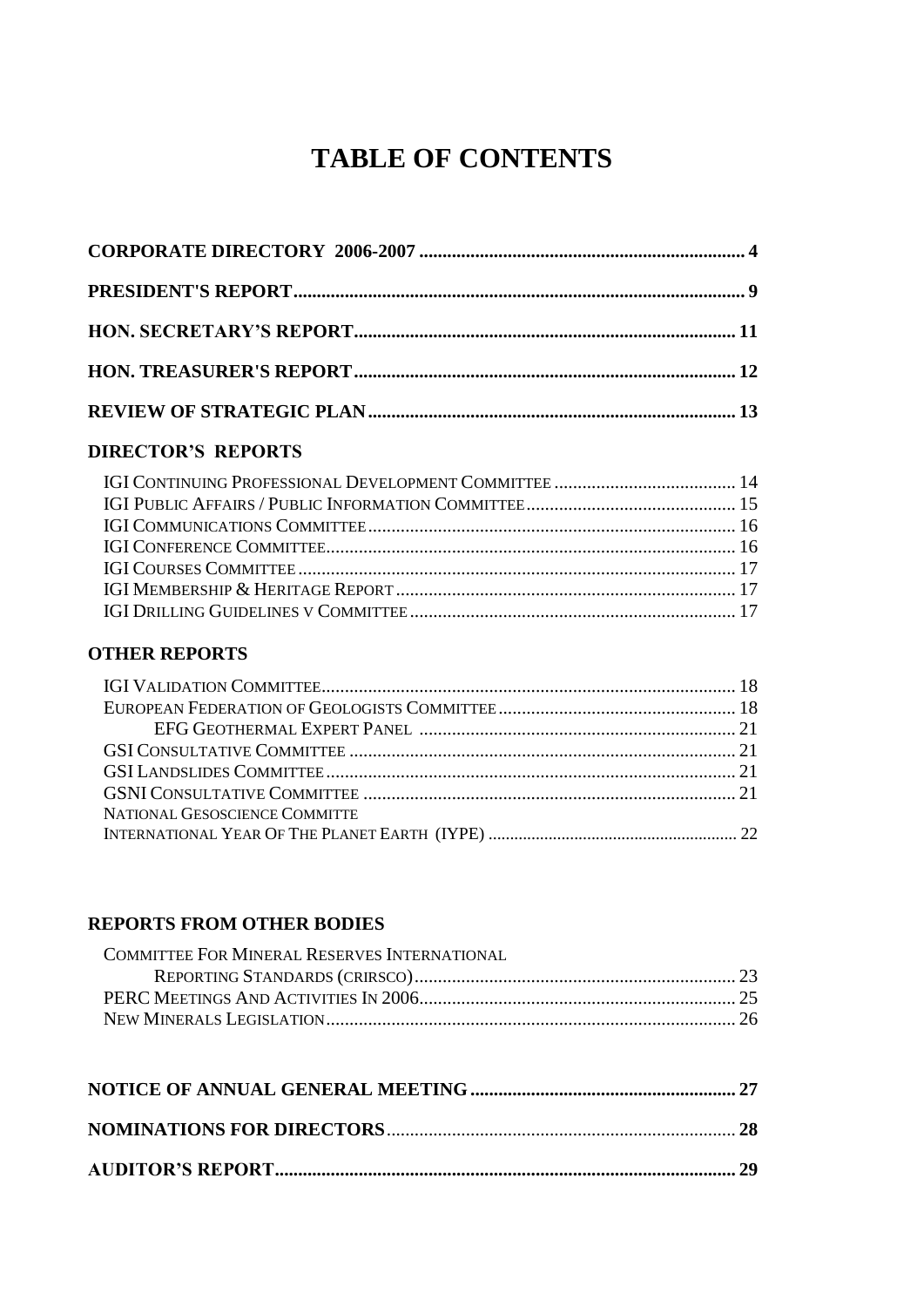# **CORPORATE DIRECTORY – 2006-7**

# **BOARD OF DIRECTORS**

President: EurGeol Gareth Ll Jones PGeo Vice-President EurGeol Dr. Piers Gardiner PGeo Secretary EurGeol Yvonne O'Connell PGeo Treasurer EurGeol Kevin Cullen PGeo

Non-executive Directors EurGeol Stephen Bradley PGeo EurGeol Dr. Martin Feeley PGeo (resigned) EurGeol Dr. Sarah Gatley PGeo (co-opted) EurGeol Margaret Keegan PGeo EurGeol Dr. John Kelly PGeo EurGeol Nick O'Neill PGeo EurGeol Cecil Shine PGeo

#### **BOARD RESPONSIBILITIES**

Administration Yvonne O'Connell Bologna Agreement Martin Feeley (resigned) Continuing Professional Development John Kelly Conference & EFG 2009 Kevin Cullen Communications Stephen Bradley Courses Cecil Shine Drilling Guidelines Margaret Keegan European Federation of Geologists Gareth Ll. Jones Finance Kevin Cullen Public Affairs & Information<br>
Strategic Relations<br>
Gareth Ll. Jones Strategic Relations Validation / IGI LB Piers Gardiner Minerals etc. Reporting Codes (CRIRSCO / PERC) Piers Gardiner

Work Plan Kevin Cullen, Gareth Ll. Jones, Yvonne O'Connell

#### **SPONSORING BODIES**

Geophysical Association of Ireland Geotechnical Society of Ireland (Engineers Ireland) Irish Association for Economic Geology International Association of Hydrogeologists (Irish Group) Irish Mining and Quarrying Society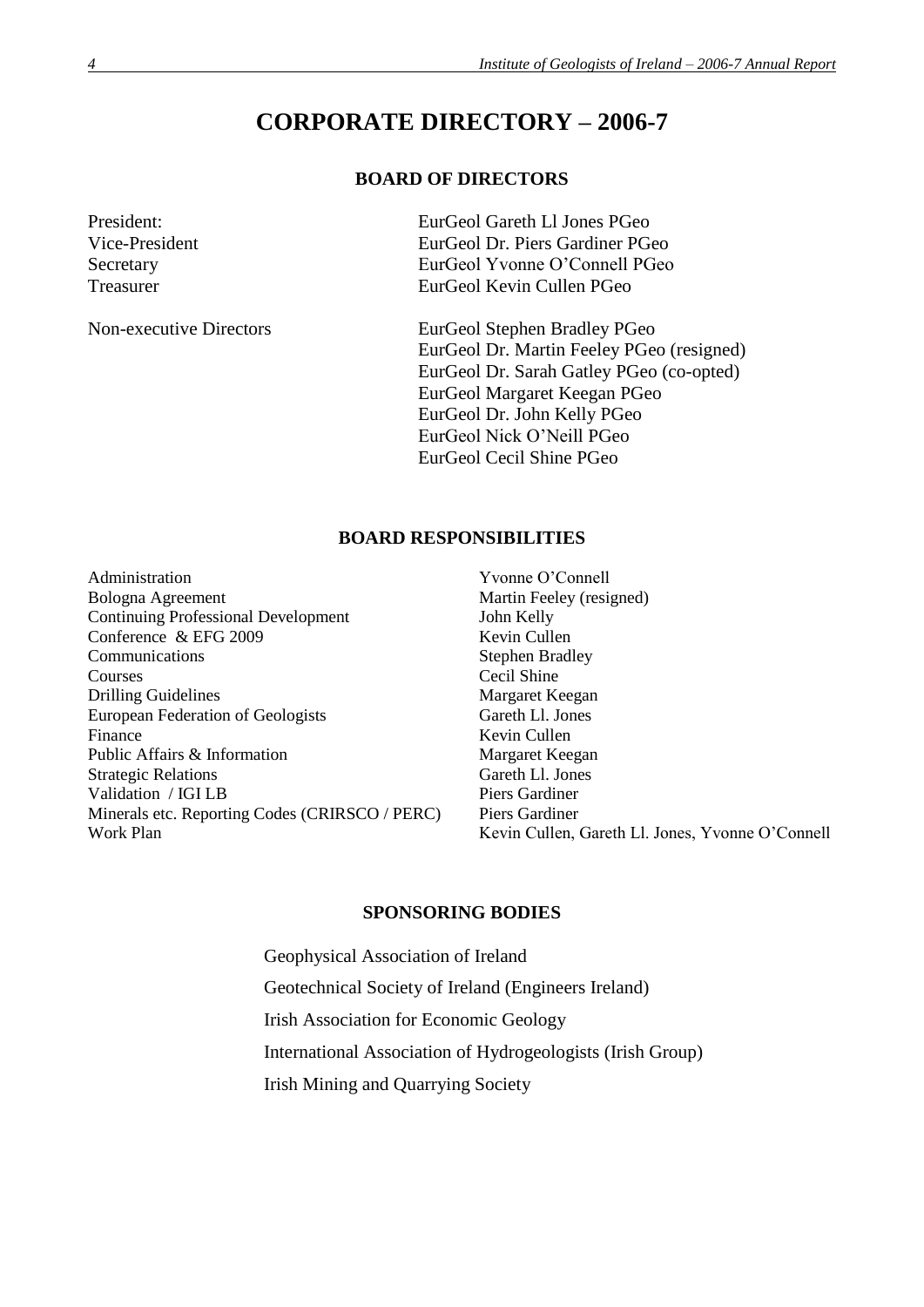# **STANDING COMMITTEE MEMBERSHIP**

| <b>Ballot Committee</b>       | EurGeol Dr. Mark Holdstock PGeo (Chair) |
|-------------------------------|-----------------------------------------|
| <b>Ethics Committee</b>       | EurGeol Prof. Ben Kennedy PGeo (Chair)  |
|                               | EurGeol Dr. John Ashton PGeo            |
|                               | EurGeol Shane O'Neill PGeo              |
| CPD Audit Committee           | EurGeol Dr. David Naylor PGeo           |
|                               | EurGeol Dr. Ian Somerville PGeo         |
| Disciplinary Committee        | EurGeol Dr. Eibhlín Doyle PGeo (Chair)  |
|                               | EurGeol John Arthurs PGeo               |
|                               | EurGeol Dr. Stephen Daly PGeo           |
| Nominating Committee          | EurGeol Peter O'Connor PGeo (Chair)     |
|                               | EurGeol Dr. Eibhlín Doyle PGeo          |
|                               | EurGeol Eugene Daly PGeo                |
| <b>Validation Committee</b>   | EurGeol Dr John Colthurst PGeo (Chair)  |
|                               | EurGeol Eamon Grennan PGeo              |
|                               | EurGeol G V Jones PGeo                  |
|                               | EurGeol Ed Slowey PGeo                  |
|                               | EurGeol Shane O' Neill PGeo             |
|                               | EurGeol Dr Jonathan Derham PGeo         |
|                               | EurGeol Hartmut Krahn PGeo              |
|                               | <b>EurGeol Martin Davies PGeo</b>       |
|                               | EurGeol Eugene Daly PGeo                |
|                               | EurGeol Dr John Walsh PGeo              |
| <b>Fundraising Committee:</b> | EurGeol Kevin T. Cullen PGeo (Chair)    |
|                               | EurGeol Michael Boland PGeo             |
|                               | EurGeol Christian Schaffalitzky, PGeo   |
|                               | Sean Finlay PGeo                        |
|                               | EurGeol John Clifford PGeo              |

# **REPRESENTATIVES ON EFG**

| European Federation of Geologists Delegates        | EurGeol Kevin Cleary PGeo                |
|----------------------------------------------------|------------------------------------------|
|                                                    | EurGeol Gareth Ll. Jones PGeo            |
| EFG Resources And Reserves: Minerals Expert Panel  | EurGeol John A Clifford PGeo             |
|                                                    | EurGeol Dr. Eibhlín Doyle PGeo           |
|                                                    | EurGeol Christian Schaffalitzky PGeo     |
| <b>EFG CPD Working Group</b>                       | EurGeol Dr. Julian Menuge PGeo           |
| <b>EFG Geological Heritage Expert Panel</b>        | EurGeol Dr. Matthew Parkes PGeo          |
| <b>EFG Natural Hazards Expert Panel</b>            | EurGeol Nick O'Neill PGeo                |
| <b>EFG Soil Protection Expert Panel</b>            | EurGeol Loreto Farrell PGeo              |
| EFG Sustainable Use Natural Resources Expert Panel | EurGeol John A Clifford PGeo             |
| <b>EFG Environmental Impact Expert Panel</b>       | EurGeol Kevin Cullen PGeo                |
| EFG Geo-employment Survey Working Group            | EurGeol Dr. Robbie Meehan PGeo           |
| <b>EFG Hydrogeology Expert Panel</b>               | EurGeol Kevin Cullen PGeo                |
| <b>EFG Disciplinary Committee</b>                  | EurGeol Christian Schaffalitzky PGeo     |
| <b>EFG</b> International Licensed Body             | EurGeol Dr. Jonathan Derham PGeo         |
| <b>EFG Geothermal Expert Panel</b>                 | EurGeol Gareth Ll. Jones PGeo (Convenor) |
|                                                    | EurGeol Róisín Goodman PGeo              |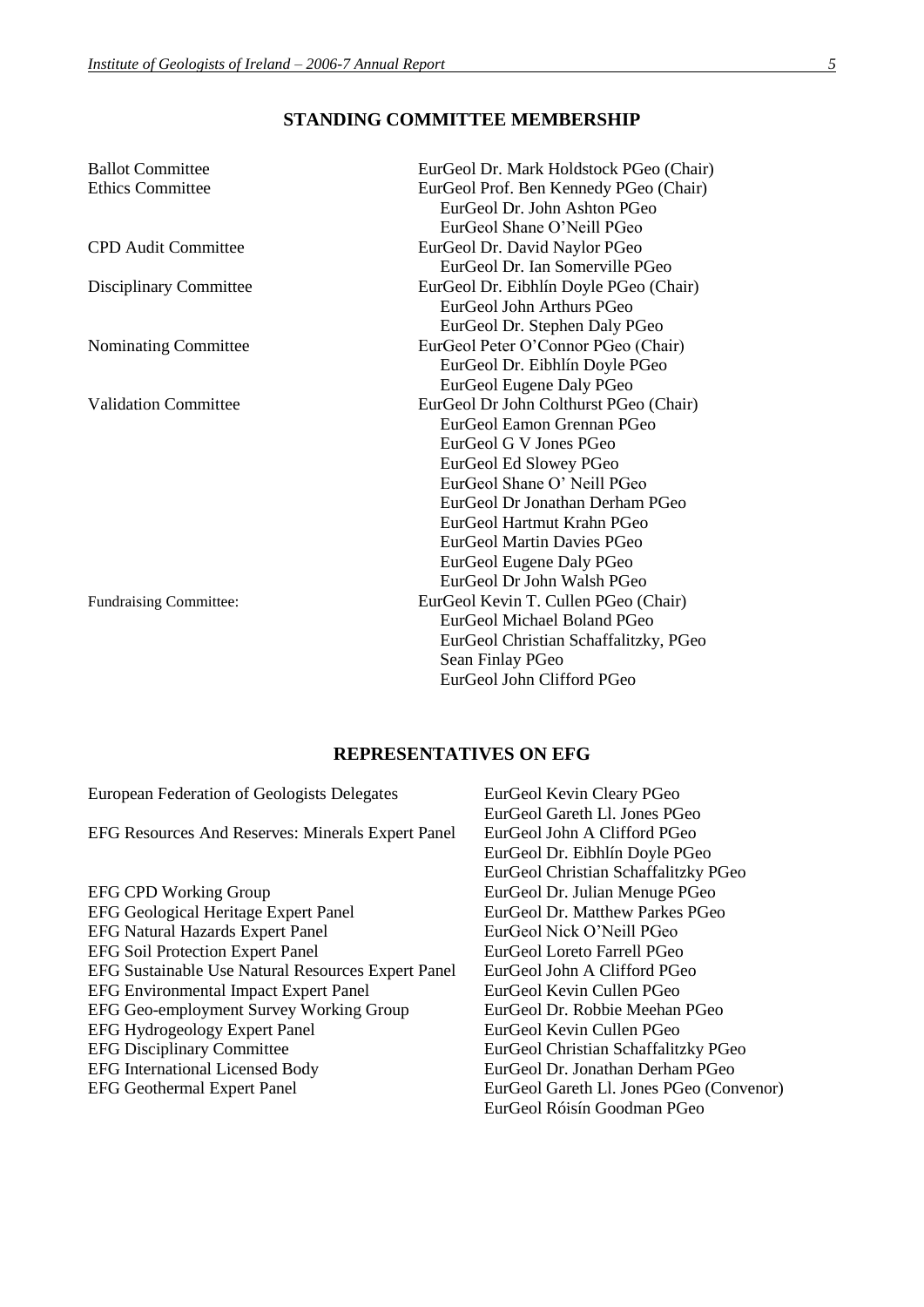## **REPRESENTATIVES ON OTHER BODIES**

| <b>GSI</b> Consultative Committee                   | EurGeol Margaret Keegan PGeo    |
|-----------------------------------------------------|---------------------------------|
| <b>GSI National Landslide Working Group</b>         | EurGeol Nick O'Neill PGeo       |
| <b>GSNI</b> Consultative Committee                  | EurGeol Gareth Ll. Jones PGeo   |
| National Committee for Geoscience &                 |                                 |
| International Year of the Planet Earth              | EurGeol Dr. Deirdre Lewis PGeos |
| <b>Committee For Mineral Reserves International</b> |                                 |
| Reporting Standards (CRIRSCO)                       | EurGeol John A Clifford PGeo    |
| Pan European Reserves & Resources Reporting Code    |                                 |
| (PERC)                                              | EurGeol Dr. Kerr Anderson PGeo  |
|                                                     |                                 |

# **MEMBERS INVOLVED ON IGI WORKING GROUPS**

Conference

Drilling Guidelines

Continuing Professional Development

EurGeol Stephen Bradley PGeo EurGeol Dr. Eibhlín Doyle PGeo Seán Finlay PGeo EurGeol Yvonne O'Connell PGeo

EurGeol Becci Cantrell PGeo EurGeol Kevin Cullen PGeo EurGeol Dr. Mark Holdstock PGeo EurGeol Margaret Keegan PGeo EurGeol Sean Moran PGeo EurGeol Shane O'Neill PGeo EurGeol John Pyne PGeo EurGeol Sean Moran PGeo

EurGeol Dr. Mark Holdstock PGeo EurGeol Dr. Julian Menuge PGeo

## **NON-MEMBERS INVOLVED ON WORKING GROUPS**

David Ball Drilling Guideline<br>
Padraig Briody Drilling Guideline<br>
Drilling Guideline

**Drilling Guidelines** Vincent Fitzsimons Drilling Guidelines Turlough Johnston Drilling Guidelines Turlough Johnston EFG Geotech WG representative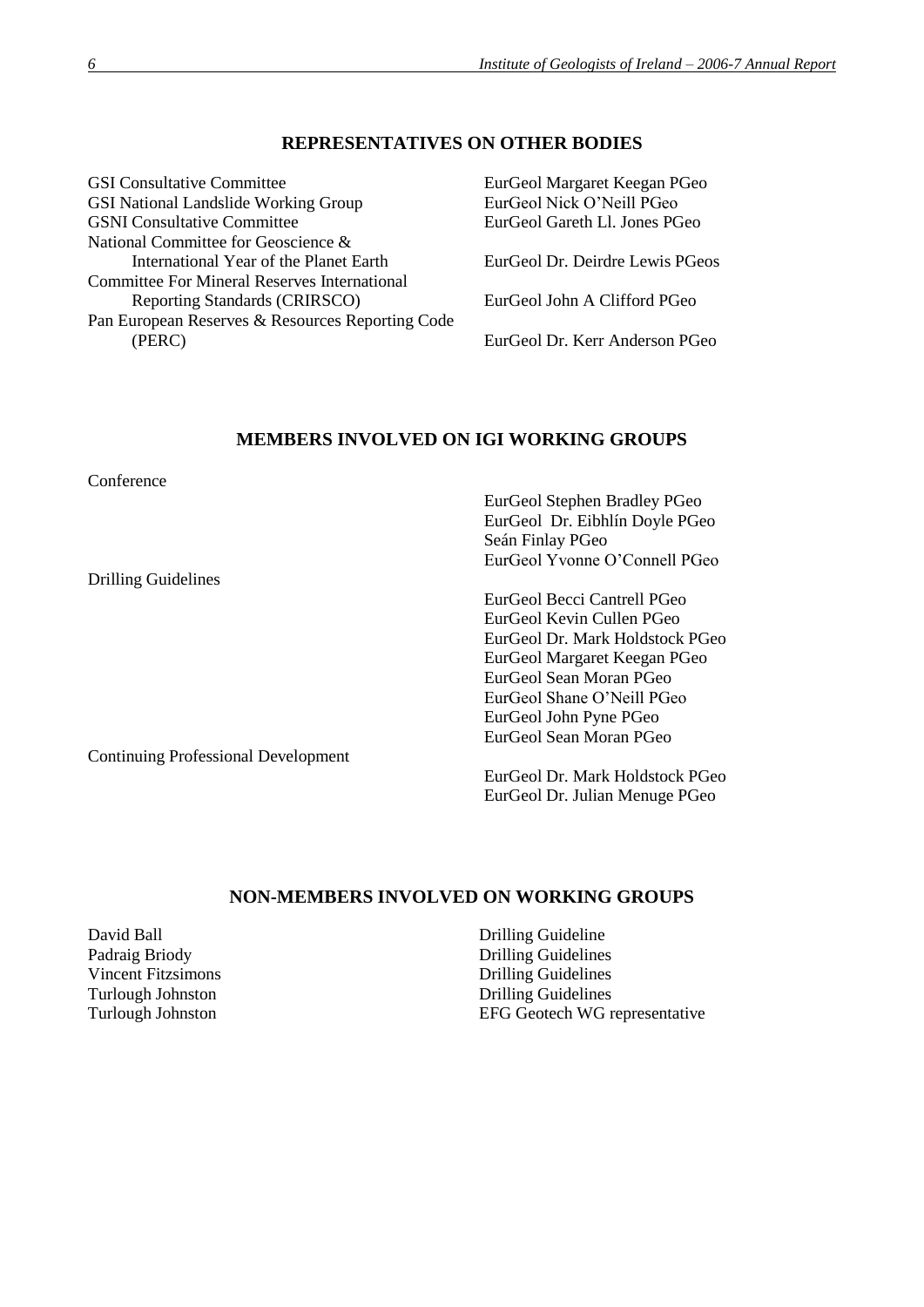#### **EFG NATIONAL LICENSED BODY**

The IGI is licensed by the EFG

to award the professional title of European Geologist (EurGeol)

#### **BODIES WITH RECIPROCAL LINKS AND/OR CO-OPERATION AGREEMENTS**

American Institute of Professional Geologists Canadian Council for Professional Geoscientists Geological Society of London

## **BODIES RECOGNISING PGeo**

## Ireland

Exploration & Mining Division, DCMNR – required for licence reports Environmental Protection Agency – preferred for professional reports

Stock Exchanges :

Ireland, Dublin Stock Exchange UK, London Stock Exchange Australian Stock Exchange Canadian Securities Administrators South Africa, JSE Securities Exchange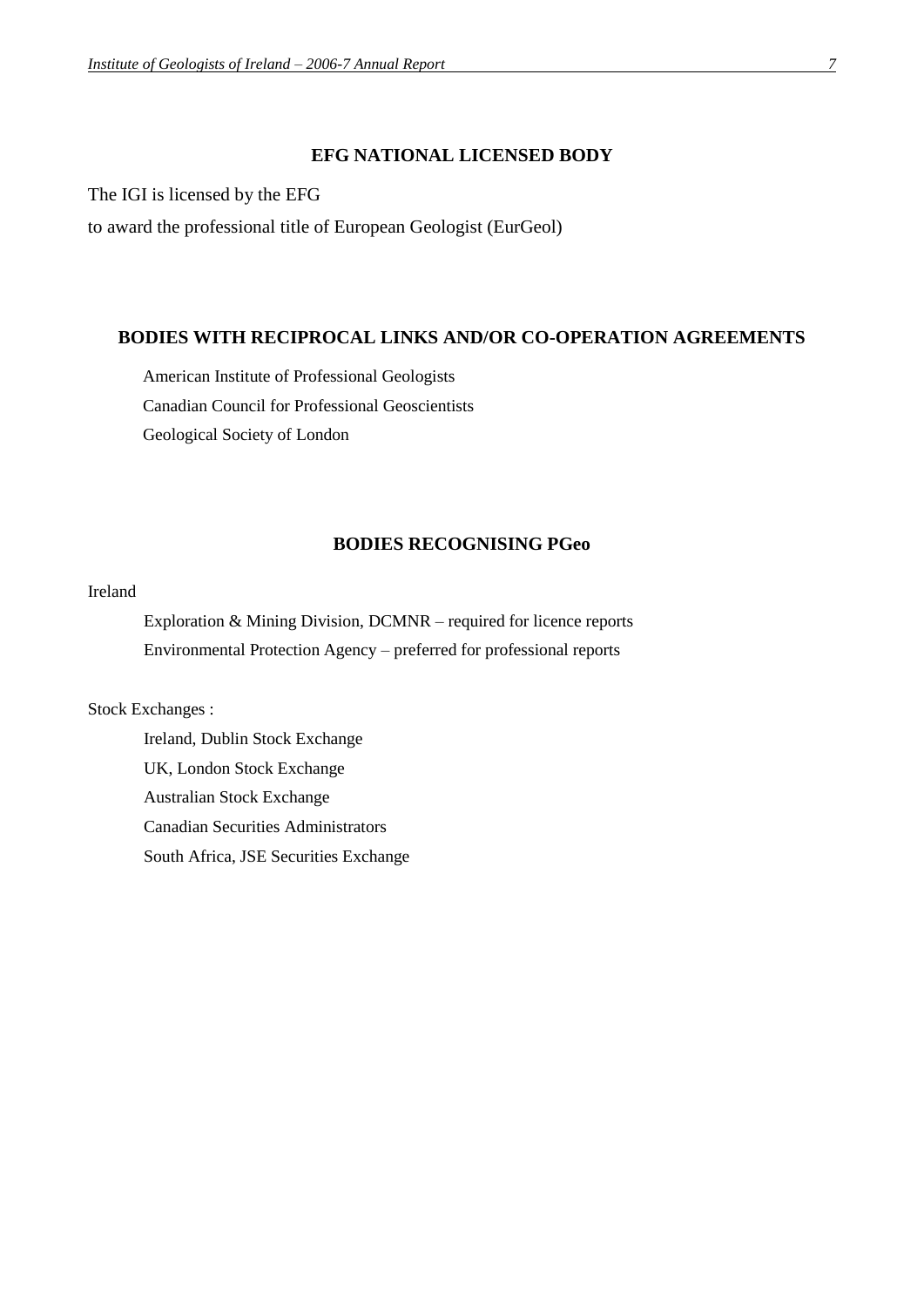# **IGI OFFICE**

UCD School of Geological Sciences, Belfield, Dublin 4 tel 01-**716 20 85**; fax 01-283 7733; admin@igi.ie; [www.igi.ie](http://www.igi.ie/)

# **SECRETARIAL ASSISTANT**

Mrs. Susan Pyne

## **ACCOUNTS PERSON**

Mrs. Ethel Stringer

# **AUDITORS**

Casey McGrath & Associates 6 Northbrook Road, Dublin 6

#### **BANKERS**

Bank of Ireland, College Green, Dublin

## **REGISTERED OFFICE**

6 Northbrook Road, Dublin 6

**COMPANY NUMBER**

31440

# **CHARITY NUMBER**

CHY 13580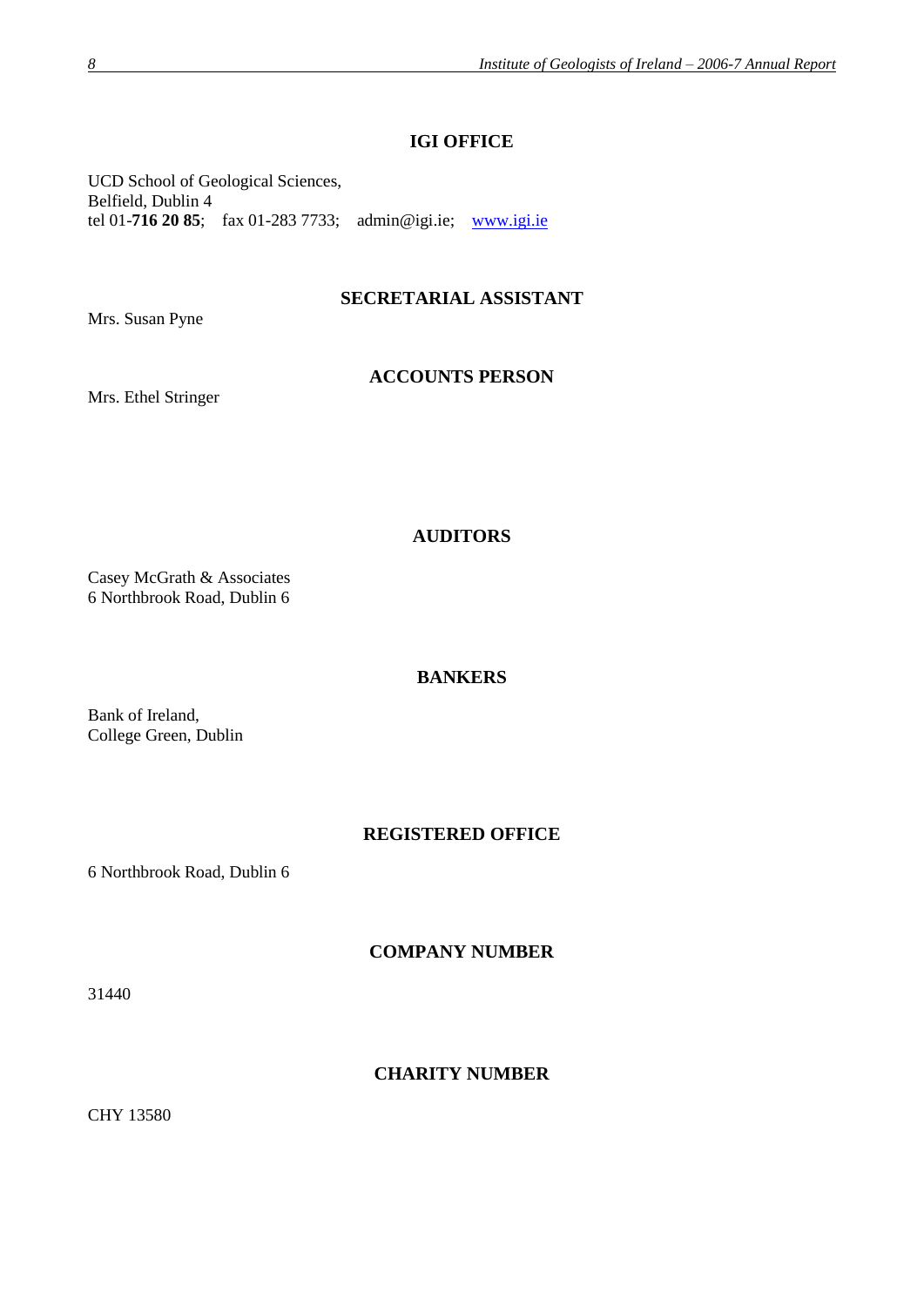# **PRESIDENT'S REPORT**

I wish to thank the Board and particularly Kevin Cullen for the support that I have received during the last two years and especially during the last few months whilst I was sick. The appearance of a strong and active Board is an annual miracle. You will see in this report the wide variety of work that is carried on throughout the IGI, both on the Board and through Standing Committees and other bodies. We are extremely fortunate to have so many professionals who are prepared to give of their time and efforts on behalf of the greater good.

The IGI has been able to make strides in its organisation and how it functions. Central to this has been the Strategic Plan, which has allowed all aspects of our activity to be delineated and thoroughly addressed. In particular a series of successful annual conferences has allowed our finances to recover and for us to stabilise our financial position. The IGI is a constantly developing organisation and it is now examining how its relationship with its founding Sponsoring Bodies should progress.

We continue to be indebted to the UCD School of Geological Sciences for hosting the IGI office. This last year saw us regularise our position on the legal and insurance front with UCD. At present we are talking to one of our Sponsoring Bodies about providing some office facilities at the IGI office. We have gradually been upgrading the office, with the purchase of a new shredder and a new computer, to allow our business to proceed more efficiently.

This year we proceeded with our membership drive, which is now beginning to yield results. Please help us by encouraging and mentoring your colleagues to develop as professional geologists.

We have also been examining the possibility of providing a category of 'Semi-Retired Member', in addition to that of (fully) "Retired Member', since a number of our members are working part-time after retirement. Unfortunately, we have not yet found a formula that would allow this, and also meet the CPD requirements and our international reciprocal agreements.

Whilst the annual chore of making out our CPD return has been made more straightforward, we are still trying to refine the interactive aspect of the forms on the website. We also hope to have a system in place later this year, whereby we will accredit companies who require, facilitate and support their geologists to maintain their professional membership and their CPD record.

Our annual autumn conference is now an established event on the geological calendar. The 'Ireland's Natural Resources - Developing Our Assets' theme at the end of last year was very successful and encouraged great interest. We were fortunate that the Minister was able to open the conference and also that we had good sponsorship from White Young Green and from Apex Geophysical, and we gladly acknowledge their support.



Mr. Denis Rooney (White Young Green Ireland), Mr. John Teeling (Connemara Mining Conpany Plc) and Minister Noel Dempsey (Department of Communications, Marine and Natural Resources) at the IGI's Annual Conference, Irelands Natural Resources 2006 - 2020, 15th November 2006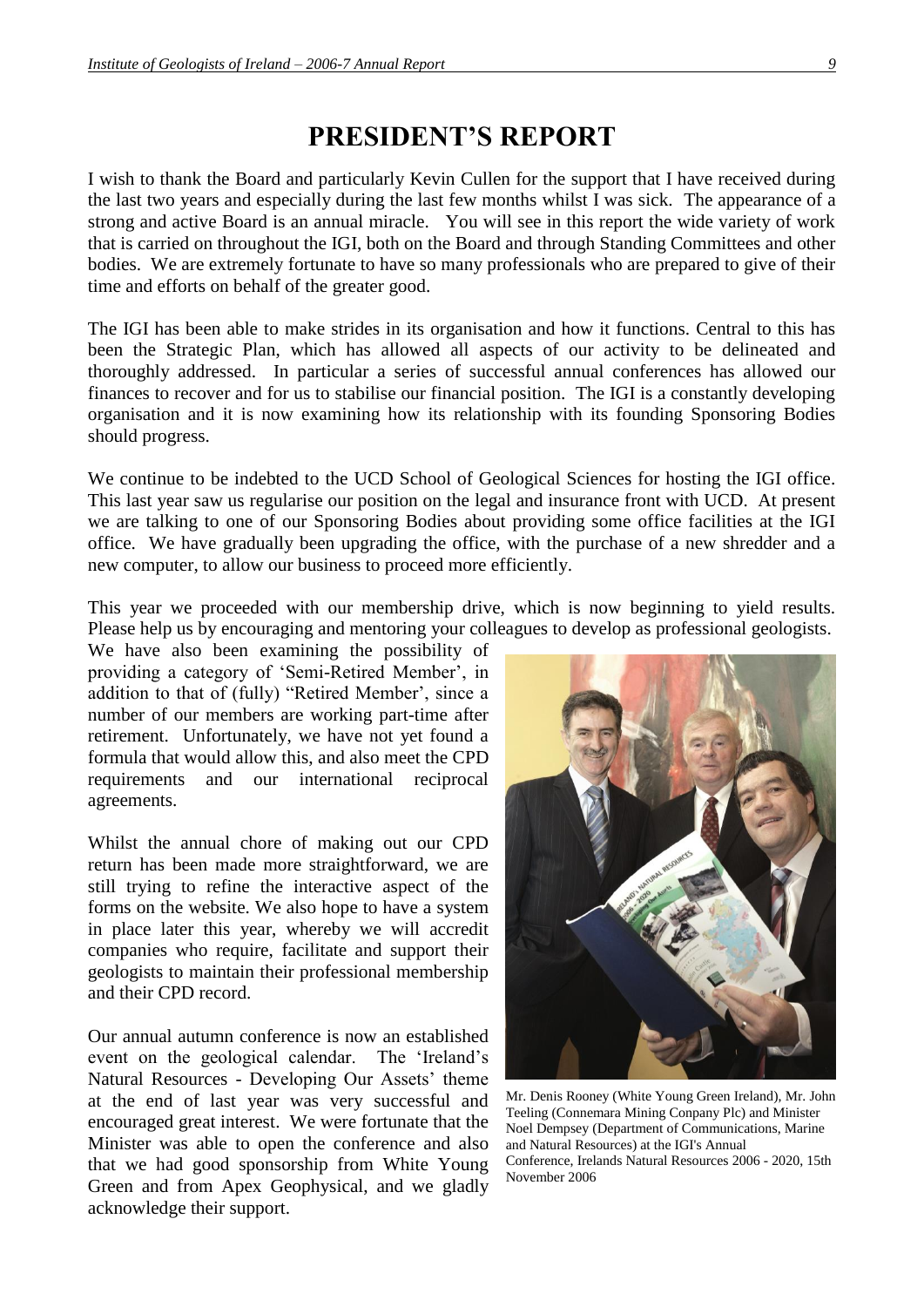A spin-off from the recent successful meeting with the Concrete Federation of Ireland has been the production of a template of procedures to be followed by quarries when making EISs. This is yet another in a series of publications that the IGI has brought out, which includes the Bottled Mineral Water leaflet and the IGI poster distributed to colleges. We are especially pleased to see the final production of the Drilling Guidelines publication. This has been the fruition of a major piece of work which has been in gestation for several years. We hope that this will give a solid basis to practice in this sector of our industry.

We anticipate other joint meetings including one on Geothermal Energy to be held in conjunction with the GT Skills geothermal training programme and the Geothermal Association of Ireland later this year. I also look forward to 2009 when the IGI will host the EFG Council Meeting for the first time since 1996.

The Courses that we run are a fundamental instrument whereby we provide vital training to our members, both as an aid towards their careers and also to count towards their CPD requirements. Do let us know if there are topics that you think that we should cover.

The IGI has been a member of the European Federation of Geologists (EFG) since it took over from the IAEG in 1999. It has continued the deep involvement with the EFG, working on the Board and with many members involved in EFG working groups and expert panels. We are always looking for our members to take part in Expert Panels and Working Groups in their area of expertise. Please let us know of your interest in participating. Allied to this has been John Clifford's Reserves & Resources involvement with CRIRSCO, which lead to the developing work with PERC, which is reported below by Kerr Anderson.

We have recently been pleased to provide copies of the excellent new GSI/GSNI geological map of Ireland to all our members, which has had an excellent response. We have also been able to help in the final production of an A4 geological map and text by Padhraig Kennan and UCD and look forward to distributing this to our members soon. This will be made available to schools and throughout the country.

We are also interested to know of any new acts which will affect our profession and here we carry a report on the forthcoming new Minerals legislation. We keep in touch with you by email, letter, newsletter and the website. The latter two have been maintained by Stephen Bradley who has been doing an outstanding job, but do let us know of any improvements that you would like to see implemented – and of course send us material!

In 2008, the International Year of the Planet Earth (IYPE) will be celebrated. The IGI will be involved in support of the organisation by the Royal Irish Academy of events and lectures. It also has this duty through its membership of the EFG, which is a supporting European body for the IYPE

Finally we will be having our usual Annual Conference at the start of October and I look forward to seeing you all there. Please make sure to support the IGI at this important event.

**EurGeol Gareth Ll. Jones PGeo President**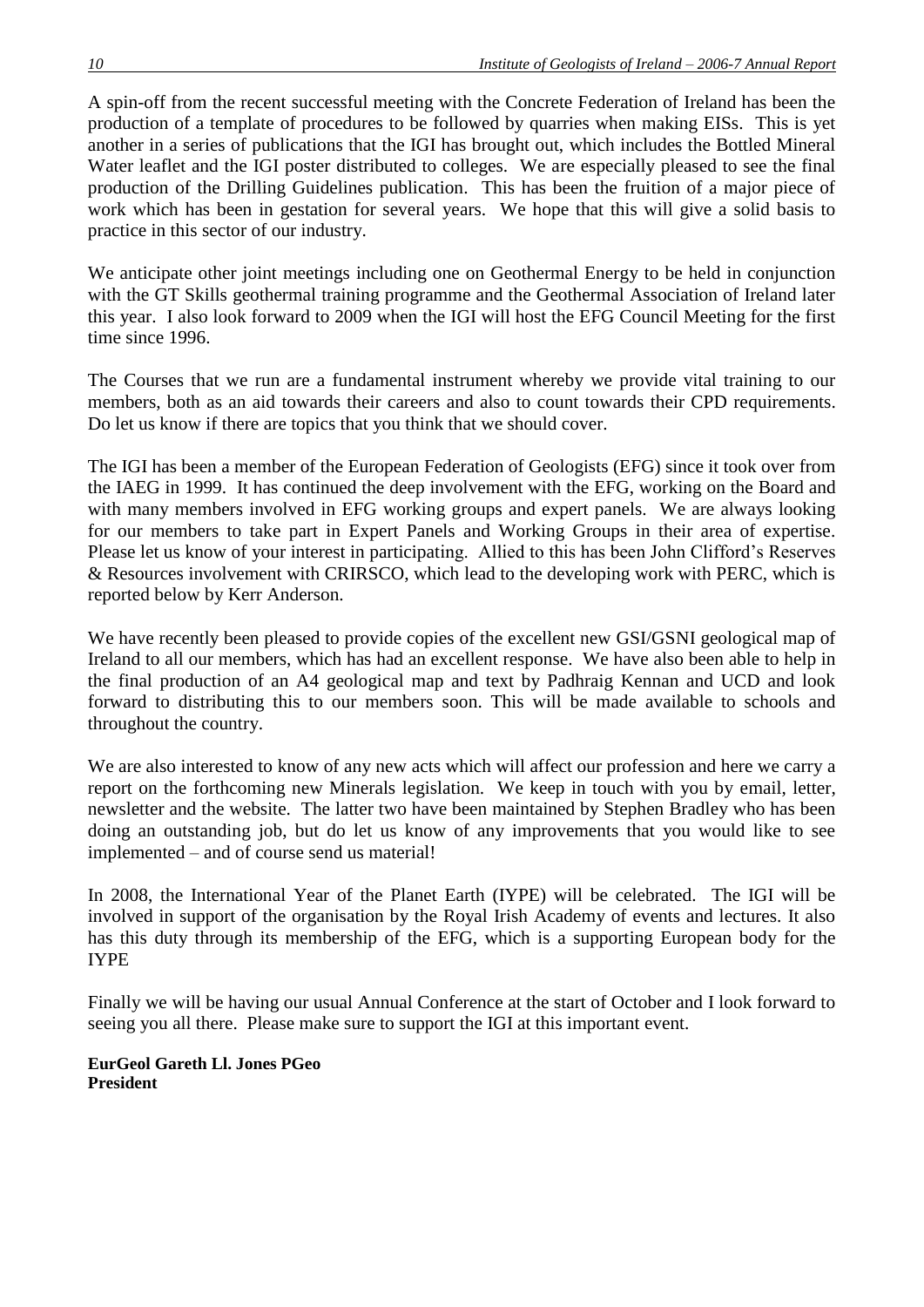# **HON. SECRETARY'S REPORT**

#### This is in 11 point, yours was in 12 pt

#### **2006 AGM:**

The 2006 Annual General Meeting of IGI was held on Wednesday 17th May 2006 at 7 p.m. in the GSI Lecture Theatre, Beggars Bush, Dublin 4. It was attended by 17 members. Minutes of the meeting have been distributed separately. The meeting was chaired by the IGI President, EurGeol Gareth Ll. Jones.

Members present were: Mike Boland, Stephen Bradley, Kevin Cullen, Eugene Daly, Jonathan Derham, Eibhlín Doyle, Piers Gardiner, Gareth Ll. Jones, Margaret Keegan, Deirdre Lewis, Hugh McCullough, Julian Menuge, Yvonne O'Connell, Peter O'Connor, Nick O'Neill, Gerry Stanley, Geoff Wright. Susan Pyne (IGI Administration) also attended.

Apologies were received from: Peter Bruck, Viv Byrne, Fionnula Collins, John Colthurst, Mark Conroy, Donal Daly, Dan Deeny, Anthony Deevy, Garth Earls, Loreto Farrell, Laz Fleming, Roisin Goodman, John Kelly, Ben Kennedy, Hartmut Krahn, Mike Lowther, Robbie Meehan, Sean Moran, John Pyne, Marie Ryan, Christian Schaffalitzky.

#### **Board meetings:**

The Board met 10 times in 2006/7 between the 2006 AGM and 4th April 2007, on 6 June, 5 July, 1 August, 29 August, 27 September, 31 October, 9 January, 30 January, 6 March and 4th April. A further meeting was scheduled for 3 May.

The number of meetings (out of 10) attended by Directors was as follows:

Gareth Ll Jones 10; Kevin Cullen 9; Yvonne O'Connell 8; John Kelly 5; Stephen Bradley 6; Piers Gardiner 5; Cecil Shine 3; Nick O'Neill 3; Sarah Gatley 3; Margaret Keegan 2 and Martin Feely 0.

Martin Feely resigned from the board in August 2006 and was replaced by Sarah Gatley. Kevin Cleary attended 1 meeting as EFG Delegate There were no meetings during the year of the Ethics or Disciplinary Committees.

#### **Membership:**

There are currently 125 Professional Members of the Institute, 17 Members-in-Training, 3 Retired Members and 3 Associate Members.

3 new Professional Members joined during the year with 3 awaiting interview:

Sarah Casey Emma Sweeny Paul Gordon

5 Members-in-Training were elected during the year: Conor McKeon Francis Roe Julian McDowell

Dino Gandera Simon Scholl

8 PGeos were awarded the title of European Geologist (EurGeol) by the European Federation of Geologists (EFG) during the year.

Fergal Mcnamara Sarah Casey Emma Sweeny Paul Gordon Stephen Bradley Janette Cullen Billy O'Keefe Marie Ryan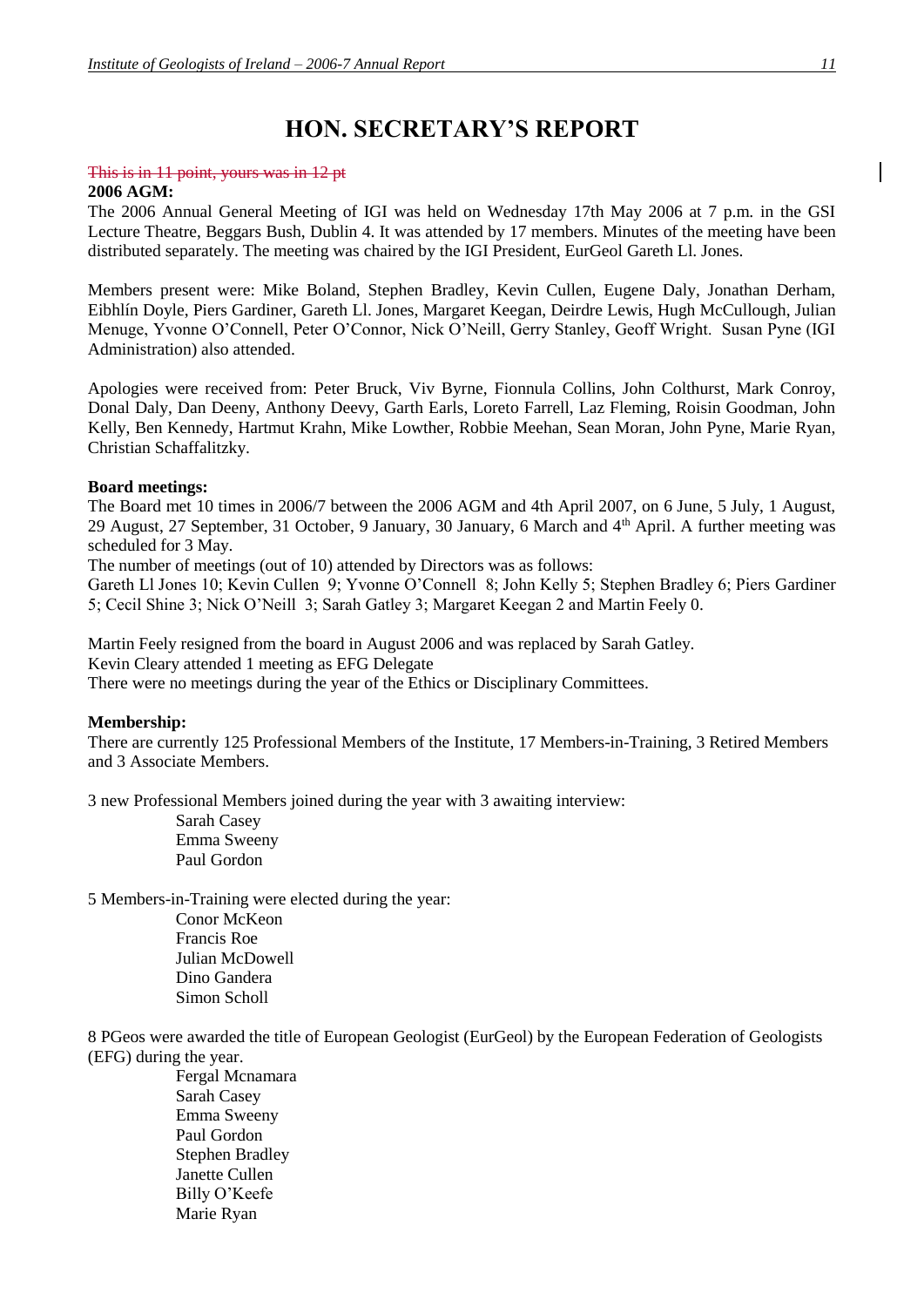One member resigned during the year.

1 member transferred to the Associate Member category

. **EurGeol Yvonne O'Connell PGeo Hon. Secretary**

# **HON. TREASURER'S REPORT**

A copy of the 2006 Financial Statement for the IGI as prepared by LHM Casey McGrath is attached to the Annual Report.

The financial statement reflects the Institute's financial position in the year 2006 to the 31<sup>st</sup> of December.

Assuming that all invoices issued by the Institute in relation to courses and the annual Conference held in 2006 then there will be positive difference of  $\epsilon$  25,719 between the Institutes' income and expenditure for 2006. There is a high degree of confidence that most of the outstanding monies will be received within the coming months.

The surplus of  $\epsilon$  25,719 between income and expenditure for 2006 compares with  $\epsilon$  8,064 for 2005. The increase in the surplus reflects the increased level of sponsorship associated with the annual conference and the income received from courses run by the Institute in 2006.

The administrative expenses associated the office and managing the conference and courses remained at the 2005 level. Maintaining a low cost base for the year also contributed to the size of the 2006 surplus.

The 2006 surplus allows the Institute to develop further the services it presently offers to its members. However, a similar surplus will be required in the current year to ensure the financial solvency of the Institute for the immediate future.

The membership annual subscription rate should be raised in 2008 in line with inflation and to reflect increase in the cost of the day to day running of the office. Maintaining a reasonable surplus from the conference and courses is critical to keeping any increase in annual subscriptions to acceptable levels.

#### **EurGeol Kevin Cullen PGeo**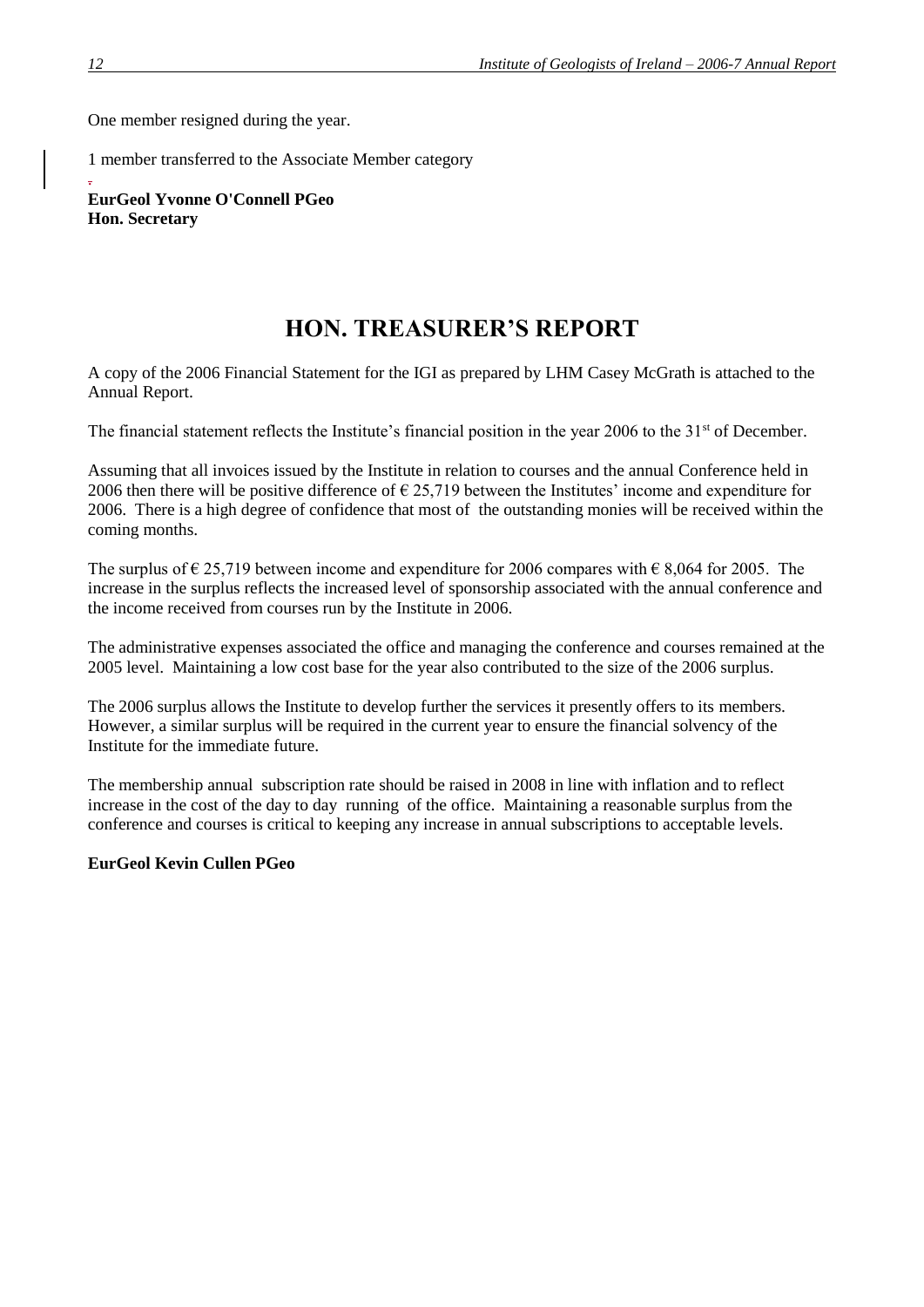# **STRATEGIC PLAN REVIEW**

A 5-Year Strategic Plan (SP) was presented at the 2006 AGM to provide a template for the management of the IGI and to lay a path for the future development of the Institute.

Different elements of the SP have been used at Board meetings to ensure that the Institute continues to build on the sound foundation laid in its early years while not losing touch with the principles and reasons for its formation by the five Founding Bodies. The following provides a brief review of progress on the main headings of the Strategic Plan.

#### **Core Activities**

In addition to maintaining an effective office and carrying out the routine management of the Institute the primary Core Activity of the Board in the current year was to ensure the financial viability of the Institute. The Board recognises that outside financial support is critical to maintaining the level of services provided by the Institute to its members if the annual subscription levels are to be maintained at current levels plus normal inflation. This support must come from courses and conferences run by the Institute. The annual number of such events should increase to at least 4 courses and 1 conference.

#### **Conferences & Courses**

The Board continues to organize and run courses for its members and other interested parties. In the current year, courses on Groundwater Recharge and Safe Pass were held. The annual IGI Conference was held in Dublin Castle on November 15<sup>th</sup>, 2006.

#### **Web Page, Newsletter & Directory**

The Board continues to publish a regular Newsletter and maintains an effective Web Page. The Bi-annual Directory of IGI Members will be published in 2007 with the support of commercial advertisements.

#### **Professional Relations**

The Board continues to maintain links with the Founding Bodies and to develop new and stronger links with related bodies such as the Irish Concrete Federation, the EPA and An Bord Pleanala.

## **Promote IGI & EurGeol Titles**

The Board has established a two-stage strategy to increase the membership numbers. The first stage of the strategy focuses on those who have made an application for membership, at any level, are regularly encouraged to complete all the necessary documentation. The second stage will concentrate on identifying those who should be interested in joining the Institute and making contact with them and to encourage them to make the application. This aspect of the strategy will be implemented in 2007. In the current year, the attendance of an An Bord Pleanala speaker at the IGI Annual Conference and the attendance of IGI speakers at the ICF Environmental Conference are examples of how the role of geologists in society is being actively promoted by the Board.

#### **Standards**

In the current year it is hoped to publish IGI standards on 'Well Drilling Guidelines' and a template on the level of information to accompany quarry-planning applications. It is hoped to convene a working group on the development of guidelines on geothermal wells and similar installations.

#### **Maintaining Links**

The institute continues to be represented at the EFG Council meetings and to assist where possible the promotion of geology and geologists across Europe.

**EurGeol Kevin Cullen PGeo EurGeol Gareth Ll. Jones PGeo EurGeol Yvonne O'Connell PGeo**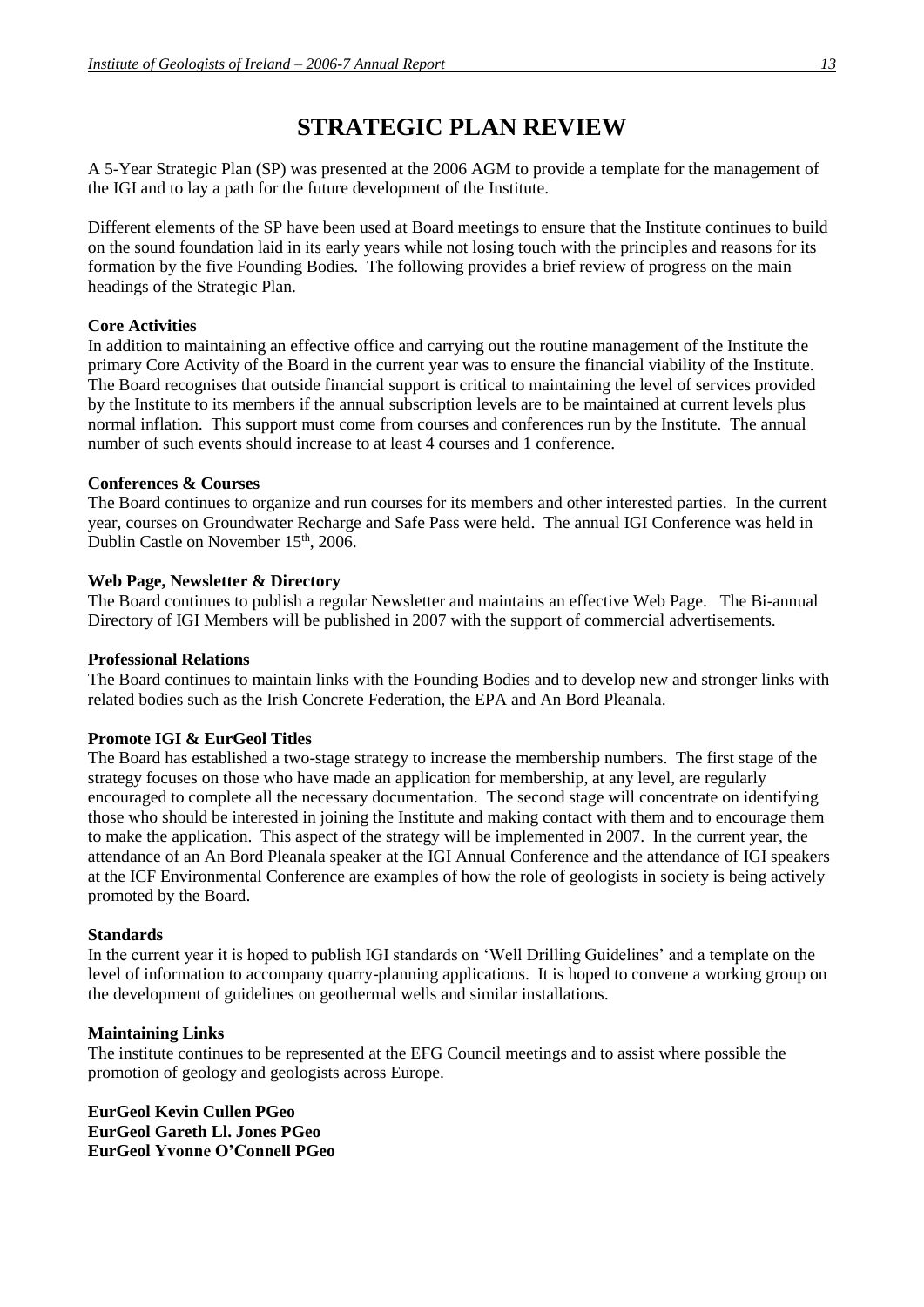# **DIRECTORS' REPORTS**

## **IGI CONTINUING PROFESSIONAL DEVELOPMENT**

With increasing engagement of professional geologists with regulatory authorities, industry and the general public, together with more stringent definition of the experience and qualifications of the competent professional person in guidelines, relevant and up-to-date accreditation of professionals has now become an essential part of professional activity.

The entrance requirements and vetting procedure of the IGI deal with the previous experience of applicants prior to admission to the IGI. The measure of the ongoing experience and knowledge gain of the member is assessed through Continuing Professional Development (CPD). This is designed to quantify the ongoing improvement and broadening of knowledge and skills, accompanied by the development of the personal qualities necessary for the execution of professional and technical duties throughout a geoscientist's working life.

In order to keep up to date with the ever increasing technical and regulatory changes in our profession, and in line with the stated IGI objective of improving professional standards, all IGI members must devise and carry out a CPD programme. The success of meeting this CPD programme is summarized in the CPD form which members are required to complete annually. This approach is in line with best practice in professional geology organizations in other countries, and is a programme that the IGI is increasingly required to implement to meet the minimum requirements of an increasing number of regulatory bodies of which various stock exchanges, the Exploration and Mining Division and the Environmental Protection Agency are examples.

The majority of members successfully completed and returned CPD forms for 2005 in a timely fashion. Initial reminders produced a quick response from most who had missed the initial deadline but again, repeated reminders were required to prompt a rump of defaulters into action. One member resigned when informed that his membership was to be cancelled due to non-submission.

It is essential that any CPD scheme implemented by a professional body meets the requirements of the members and any regulatory bodies recognizing that professional organization. The IGI CPD scheme is regulated by the European Federation of Geologists (EFG). The IGI CPD programme was audited by the EFG in 2006 and was deemed to meet the required standards of the EFG.

The IGI CPD auditing committee was updated with one previous auditor resigning and one new auditor being appointed. A total of 24% of all CPD returns were audited in 2006, predominantly from those who submitted returns in a timely manner. It is proposed that auditing in 2007 will concentrate on those returns, which are received significantly after the deadline.

#### **Future Development of the IGI CPD scheme**

The following issues are currently being addressed by the IGI CPD committee:

- Introduction of Corporate CPD to certify companies with active and compliant in-house CPD schemes.
- Definitions of professional activities, which qualify as CPD activities and the relative weight to be applied to these activities.
- Ongoing update of the IGI CPD forms.

#### **EurGeol Dr John Kelly PGeo**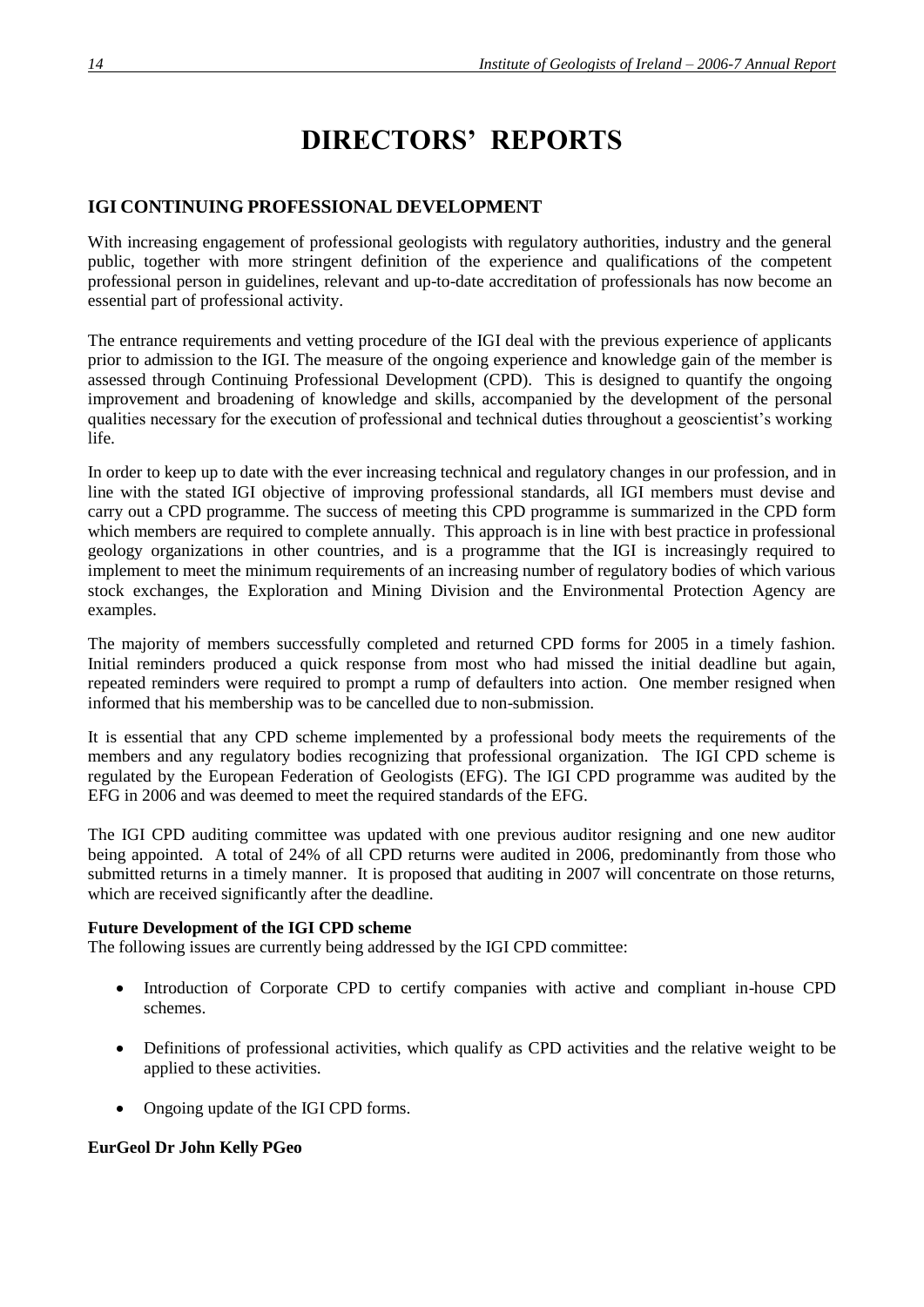# **IGI PUBLIC AFFAIRS / PUBLIC INFORMATION COMMITTEE**

#### **Educational Series**

Following the successful publication of the 'Irish Bottled Waters' leaflet, a new 'Mining in Ireland' leaflet is in preparation.

#### **Promotional Information and Leaflets**

An IGI poster was prepared for used at conferences and workshops (see below). In addition, in October 2006, an information flyer/poster was disseminated to all third level institutions outlining the role and functions of the IGI, which will hopefully encourage new members to join.

#### **EurGeol Margaret Keegan PGeo EurGeol Kevin Cullen PGeo**











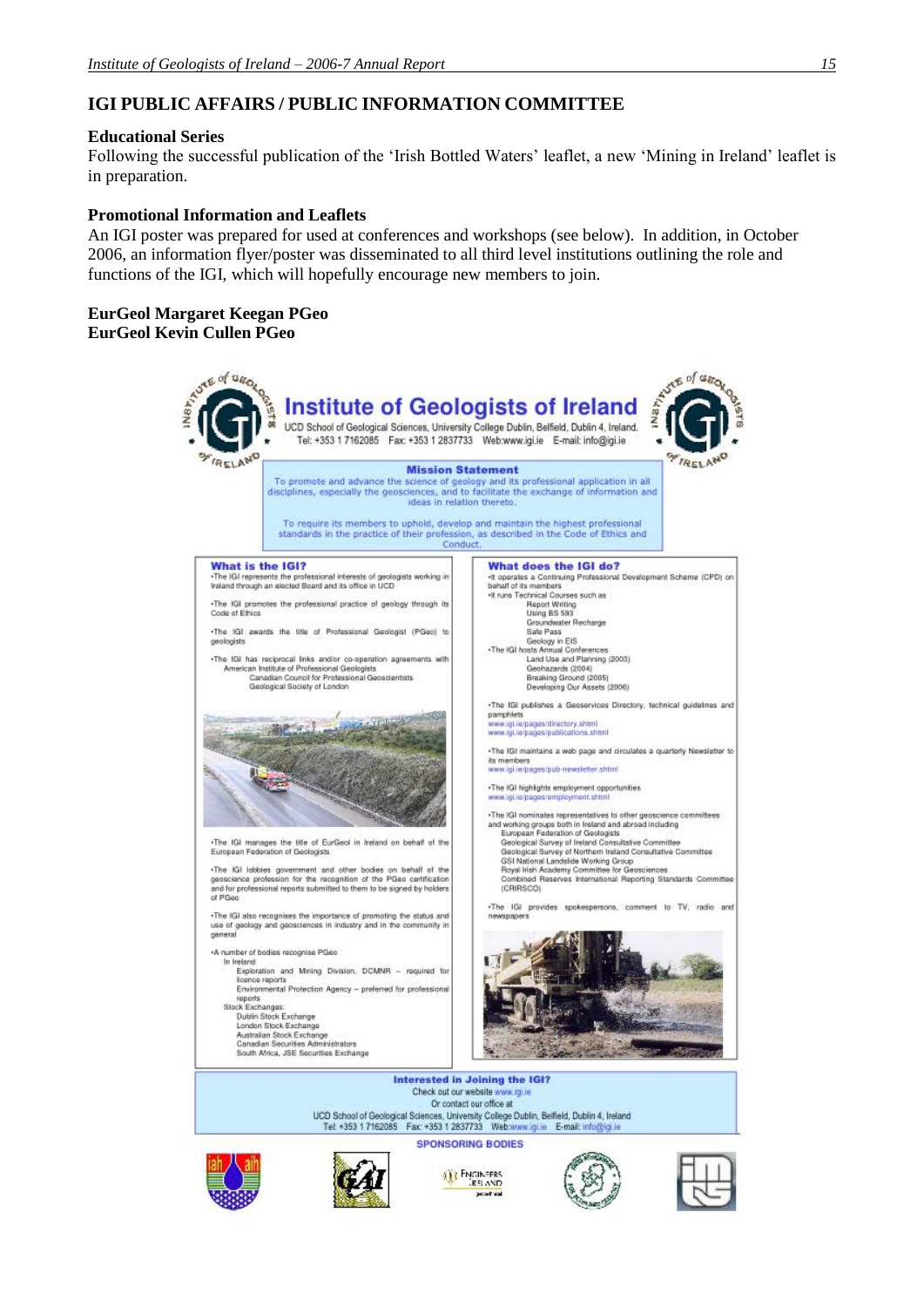# **IGI COMMUNICATIONS COMMITTEE**

To date four electronic format IGI Newsletters have been published and distributed to the membership during 2006 - 2007 (Issues 10 - 13 inclusive). Alongside email bulletins the Board continues to develop the Newsletter as one of the two main communications resources available to the membership by publicising upcoming events (lectures, workshops, field-trips, and courses), providing news of members and news from industry. It is hoped that with the participation of the membership that in future the Newsletter will also develop as a forum for open discussion among members on a variety of issues. The publication of the newsletter is quarterly, with deadlines for receipt of articles at the end of March, June, September and December. Members are requested to submit articles for inclusion in future editions and to alert the editor (stephen.bradley@arup.com) to upcoming events that may be of interest to members. The Newsletter continues to be produced at no cost to the Institute. All past Newsletters are archived on the IGI website.

The fourth edition of the IGI Directory is due to be published in 2007. This is an updated comprehensive record of the IGI membership, listing the main fields of expertise and specialist skills of each member. As with previous editions it will be distributed widely to the geoscience community in Ireland, as well as to local authorities and other public and private sector organisations that form the main client base of IGI members. The Board gratefully acknowledges the financial assistance provided by advertisers. As a result of this support, it is predicted that production of the 2007 Directory will result in a small financial surplus for the Institute. Additional copies of the directory will be available for purchase and details are given on the Institute's website (www.igi.ie).

The IGI website (www.igi.ie) continues to be updated. The events diary and the employment opportunities page in particular. All current and past IGI Newsletters have been archived and are be downloadable from the website. Complete pdf copies of presentations given by most of the speakers at the IGI's 2006 Annual Conference on 'Irelands Natural Resources' are also downloadable from the site along with previous year's presentations.

#### **EurGeol Stephen Bradley PGeo**

#### **IGI CONFERENCE COMMITTEE**

#### **Annual IGI Conference**

Another very successful annual IGI conference entitled Ireland's Natural Resources 2006 – 2007, Developing Our Assets' was held in Dublin Castle on 15<sup>th</sup> November 2006. The main conference sponsor was White Young Green with Apex Geophysics as a junior sponsor.

The conference was formally opened by Minister Noel Dempsey, Department of Communications, Marine and Natural Resources. The Directors of the Geological Survey of Northern Ireland and the Geological Survey of Ireland provided the opening and closing presentations respectively. The conference was attended by some 80 attendees and supported a number of institutional and commercial stands. The commercial stands from Shell, Alcontrol and Geoscience Wales also contributed to the financial success of the conference.

The 2006 Conference focused on the future development of the island's natural resources and included sessions on minerals, aggregates, and water with the final session dealing with hydrocarbons and renewables.

#### **Irish Concrete Federation - Environmental Seminar**

The IGI was requested by the ICF to contribute speakers to the federation's environmental seminar, which was held on February 21<sup>st</sup> in the Marriot Hotel in Johnstown in County Meath. The conference was directed at examining the environmental issues relating to quarry planning and operation, with particular emphasis on geology, hydrogeology, biodiversity, heritage and archaeology.

The Institute was represented by Kevin Cullen, Peter Strogen, Eugene Daly and Sean Finlay. These PGeos addressed the conference on geological and hydrogeological issues affecting quarry planning applications and the required level of information to be submitted within Environmental Impact Statements for quarry developments.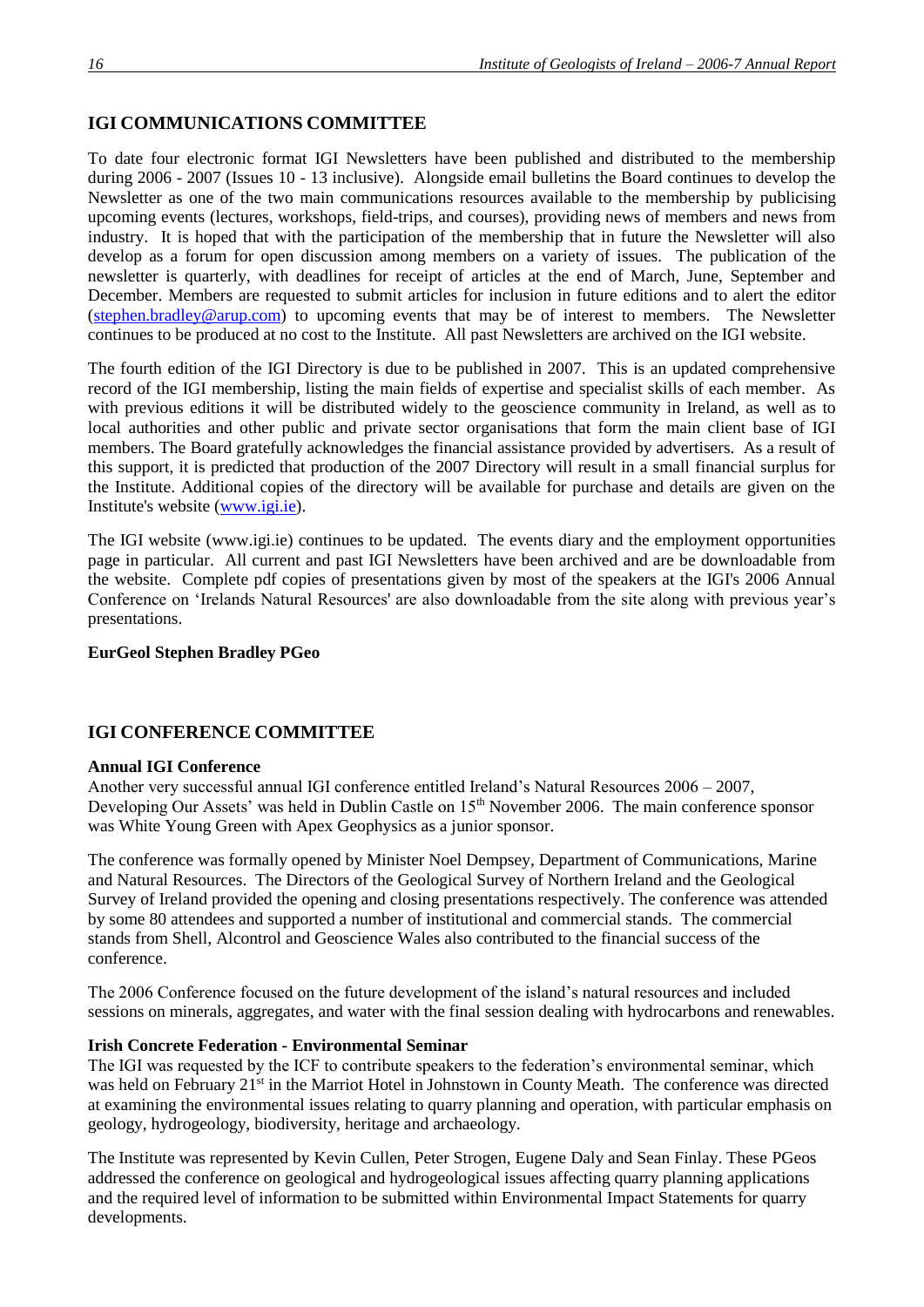The conference was attended by some 200 representatives from the operational, consulting and regulatory elements of the industry. It is intended following on from the conference that the IGI will publish a list of recommended geological and hydrogeological information that should, at a minimum, be collected, interpreted and presented as part of quarry applications.

#### **EurGeol Kevin Cullen PGeo**

# **IGI COURSES COMMITTEE**

During the past year two courses were run, a Safe Pass course with 17 attendees and a Subsoil descriptions course with some 18 attendees. During February 2007 IGI members lobbied with regards to the range of their requirements that had approximately 30% response. The pie chart shows the breakdown in members requirements

The next course will be in early Autumn 2007. This will be a jointly run IGI-GSI-EPA course that may involve a groundwater source protection workshop dealing with:-

> subsoil permeability / groundwater vulnerability session considering recharge the drilling guidelines launched in May, or be held, a wellhead protection course.

#### **EurGeol Cecil Shine PGeo**

# **MEMBERSHIP & HERITAGE**

#### **Potential New Members:**

Four GSI staff expressed a serious intention of applying for membership, but there are still many more potentials to be tackled. Four applicants were contacted and are aware of the final actions needed; all are expected to be complete shortly. Several sponsors have been contacted and more are still to be contacted in order to obtain telephone numbers of the other applicants. These new contact and progress details will be updated on the Membership Spreadsheet.

#### **Membership cards**

At the initial stages of action, including sourcing a printing company.

#### **Draft Meath Heritage Plan 2007-11**

Contact with Geoff Wright re the existence of an IGI template for comments on County Heritage Plans (CHPs), indicated that there is not one at present. A reply has not been sent to Meath, but geology and geological heritage are well covered in their Plan as a submission had been made from IGH, GSI who currently have a consultant doing an audit and report on geological heritage sites in the county.

#### **EurGeol Sarah Gatley PGeo**

## **IGI DRILLING GUIDELINES**

The EPA agreed in October 2006 to endorse and to take over the publication of the guidelines. Following a review and amendments by David Ball of the diagrams, the booklets are now in the process of being printed. The editorial work of Geoff Wright, the input and review by the Contributors, the significant work by David Ball on the diagrams and the setup, design and layout by John Dooley of the GSI is greatly appreciated and acknowledged.

#### **EurGeol Margaret Keegan PGeo**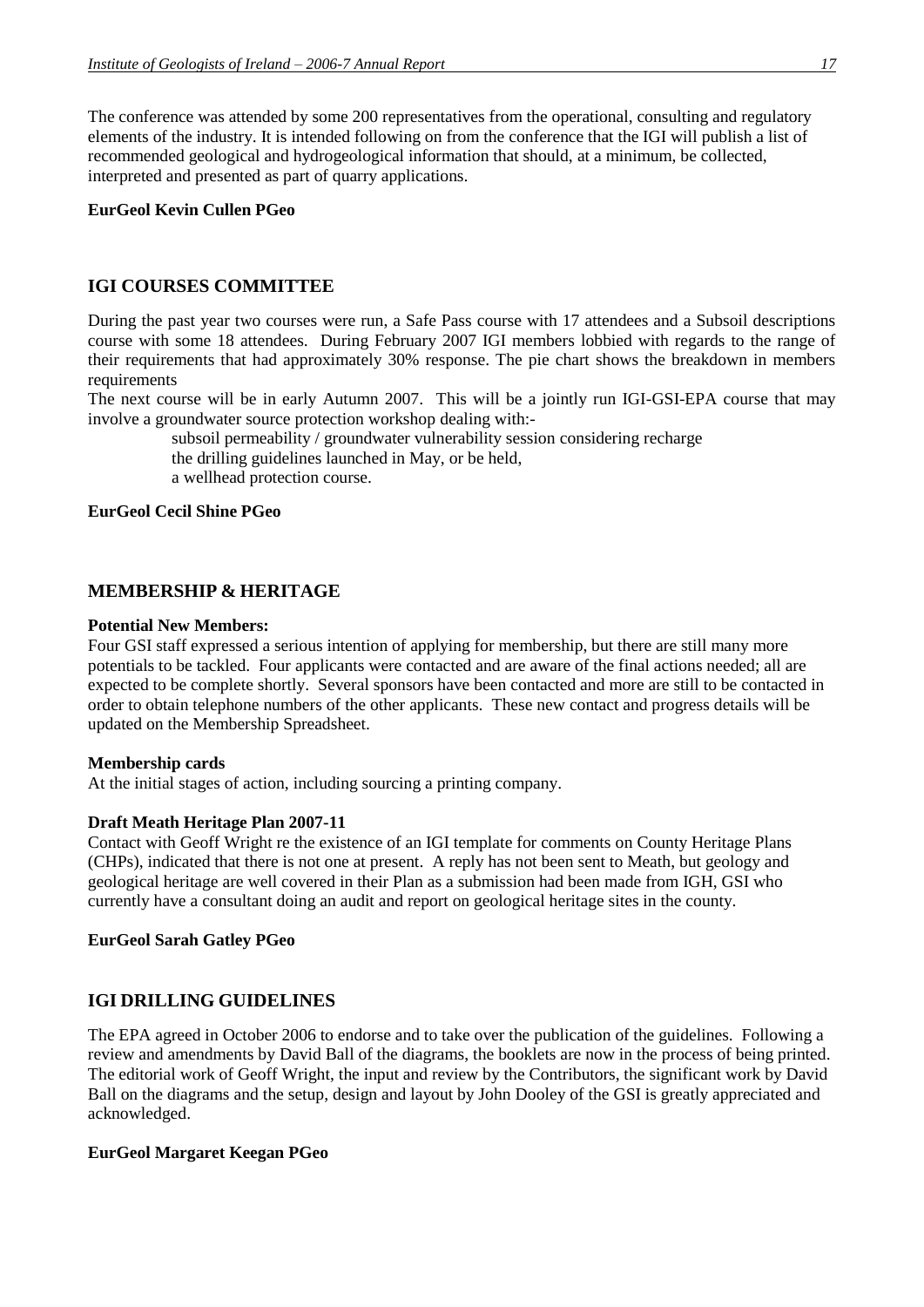# **OTHER REPORTS**

# **IGI VALIDATION COMMITTEE**

The Validation Committee is the IGI sub-committee with responsibility for assessing and validating new applicants for membership of the IGI. At present John Colthurst chairs the Validation Committee.

When potential new members seek to join the IGI they submit their application forms and the accompanying documentation to the IGI office, which ensures that all of the required paperwork is complete, and in order. This paperwork is then passed on to the Validation Committee, which organises an interview with the candidate as quickly as possible. The interview panel consists of at least two IGI members in good standing, at least one of whom is an expert in the main field of work of the applicant, and one of who is a member of the Validation Sub-Committee.

In the last year six validation interviews took place for PGeo and all of the candidates were found to be qualified for membership. As a result the following were elected to membership of the IGI :-

Emma Sweeney Sarah Casey Paul Gordon

The Validation Committee also recommended that five applicants for Member in Training be accepted and the IGI ratified these:-

Conor McKeon Frances Roe Dino Gandara Julian Moore McDowell Simon Scholl

The IGI Validation Committee wish to thank everyone who served on an interview panel and in particular Shane O'Neill, David Blaney and Graham Reid. We are also grateful to O'Neill Groundwater Engineering and Lisheen Mine who made their offices available for the holding of interviews throughout the year.

## **EurGeol John Colthurst PGeo**

# **EUROPEAN FEDERATION OF GEOLOGISTS**

The EFG continues to promote the professional status of geologists in 19 countries across Europe through the promotion of the **EurGeol** title, making representations to the EU Commission and liaising with other international geological bodies. The EFG promotes geology through its publication of the European Geologist Magazine, publication of the EFG newsletter, close liaison with the EU parliament and its Web Site at [www.eurogeologists.de.](http://www.eurogeologists.de/)

There were two meetings in 2006; Porto in May and Brussels in December. The items of note from the two meetings are:

- In 2006 there were seven new Eur Geols from the IGI
- The annual fee for the title increased from  $\epsilon$ 15 to  $\epsilon$ 25 per annum from January 2007.
- The Summer Council meeting for 2009 is to be held in Dublin. An international conference is to be organized to coincide with the Summer meetings
- Gareth Jones is making a strong contribution to the EFG through the Past Presidents Panel
- There is a constant need for articles for inclusion in the European Geologist Magazine. Please liaise with Gareth Jones or Kevin Cleary for further details
- The presidents presented an interesting paper on the state of the EFG, which was summarised in the report to the IGI from the May and December Meetings
- The EU Delegate has made strong progress and has managed to get requests from DGs for EFG input on a number of issues
- Proclamation of 2008 as the International Year of Planet Earth was effected at the UN General Assembly in New York on 22 December 2005. The EFG as IYPE Associate Partner has agreed to encourage and coordinate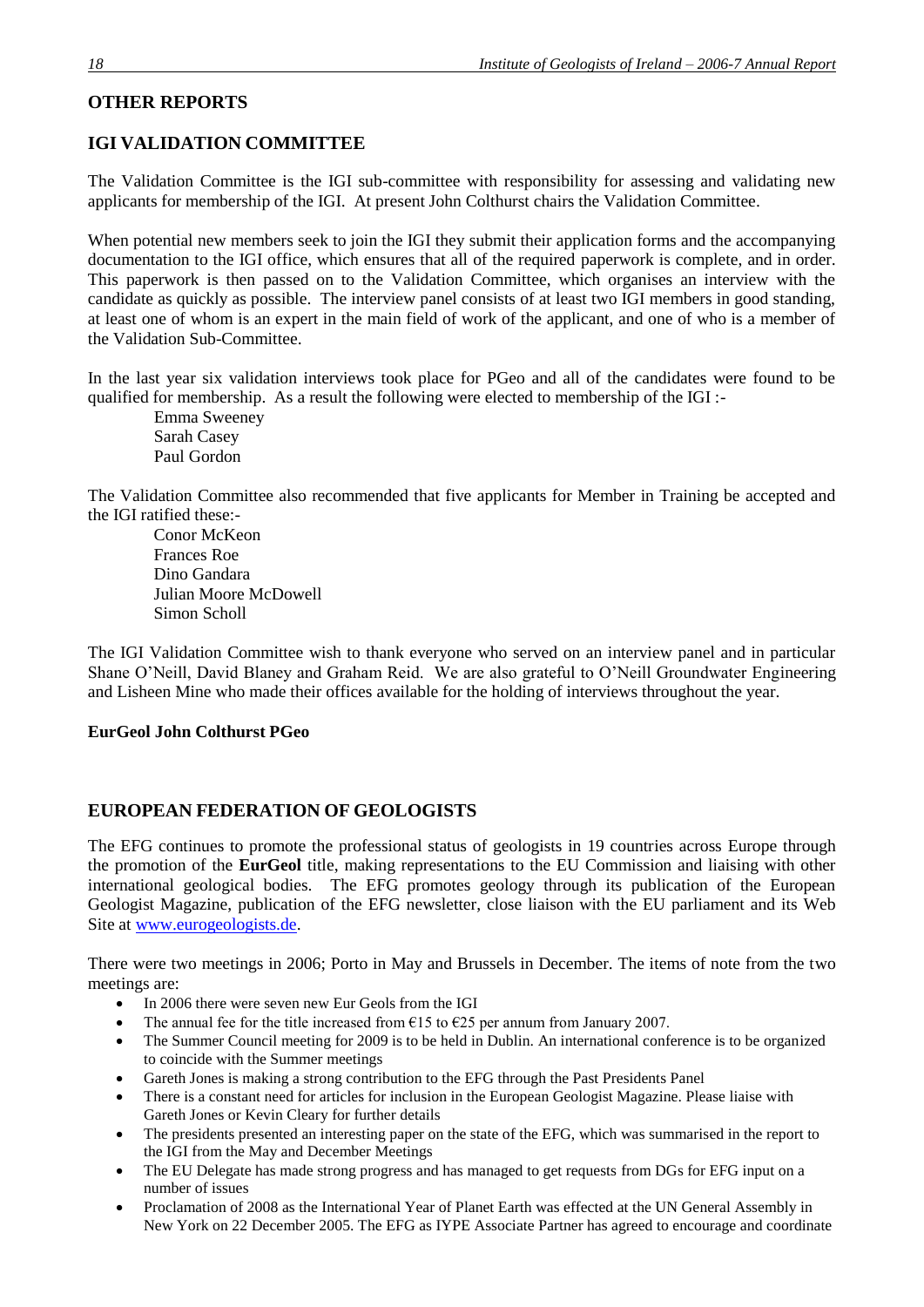National Geology Days to promote the geology profession and its contribution to society. There is a proposal to have a unified National Geology Day during 2008 Year of Planet Earth.

#### **May 2006 Council Meeting**

The 2006 EFG Council Meeting was held in Porto on May 20th to 21<sup>st</sup> and was attended by 32 people (delegates and observers) from 14 member countries and 2 observer countries (Lithuania and Greenland). A four person delegation from the IAPG (USA) also attended the meeting as an Associate Member. On behalf of the IGI Gareth Ll Jones and Kevin Cleary attended the meeting.

The President identified the key issues of visibility of geology, sustainability of the Federation and improvement of the status of geology. Key Actions for June 2006 – June 2007 should include

- Maintaining the organisation (through achieving additional funding)
- Extending influence and reach (to decision makers)
- Improving credibility (international ethics)
- Increasing portability (recognition of title)

Current Council weaknesses include lack of such consistent efforts, poor connections/ networking and poor publicity for geology.

Council APPROVED the 2005 accounts and reports unanimously. Commissaires aux Comptes report on 2005 accounts noted that employment of accountant has greatly improved the presented accounts to a fully professional state.

The EU delegate focussed on current issues in Brussels, rather than maintaining a broad approach to all possible activities. This resulted in contact with DGs, invitations to make presentations, and requests to provide expertise into EU working panels. The EFG have now achieved the position of the point of advice being sought by some DG departments

The Past Presidents Panel proposed a plan to organize conferences around Council Meetings to assist with fund raising as well as visibility and image. A meeting on Natural Hazards is being organised in connection with the Rome 2007 meeting. This proposal has major implications for the IGI as we are to hold the 2009 EFG Council meeting.

The European Tuning Project which is trying to create a more unified structure for training was discussed. This only applies to academic training, and does not cover the professional post-graduate experience. It was clear from the discussion that the paper forms a useful start, but greater precision is required in the data. Training criteria need to reflect today's training situation with the operation of university courses. The question may be 'What is a geologist?', and what are the requirements of industry so that appropriately trained graduates can enter industry and evolve into useful professionals, with the help of Masters and CPD. The EFG Board agreed to consider the discussions and make proposals for the Common Platform criteria.

President Larry Weber of Associate Member AIPG expressed the mutual learning benefits of the AIPG – EFG exchange visits and advertised the third International Professional Geological Conference in Flagstaff, Arizona in 2008.

The Secretary General David Norbury (UK) completed his term of office and was standing for a second term, he was unanimously re-elected.

The Vice President Slavko Solar (Slovenia) completed his term of office and was not seeking a second term. Dirk de Costa (Belgium & Luxembourg) was proposed and unanimously elected.

#### **December 2006 Council Meeting**

The informal winter meeting was attended by 27 people (delegates and observers) from 11 member countries and 3 observer countries (Croatia, Ukraine and Russia). On behalf of the IGI Kevin Cleary attended the meeting.

**The International Year of Planet Earth** proclamation of 2008 as was effected at the UN General Assembly in New York on 22 December 2005. At least three years will be needed to realize most of the ambitious science and outreach plans, and the Year's triennium will thus run from 2007 to 2009. A Science Programme Committee (SPC) developed its Terms of Reference in 2002. Ten broad Themes provide the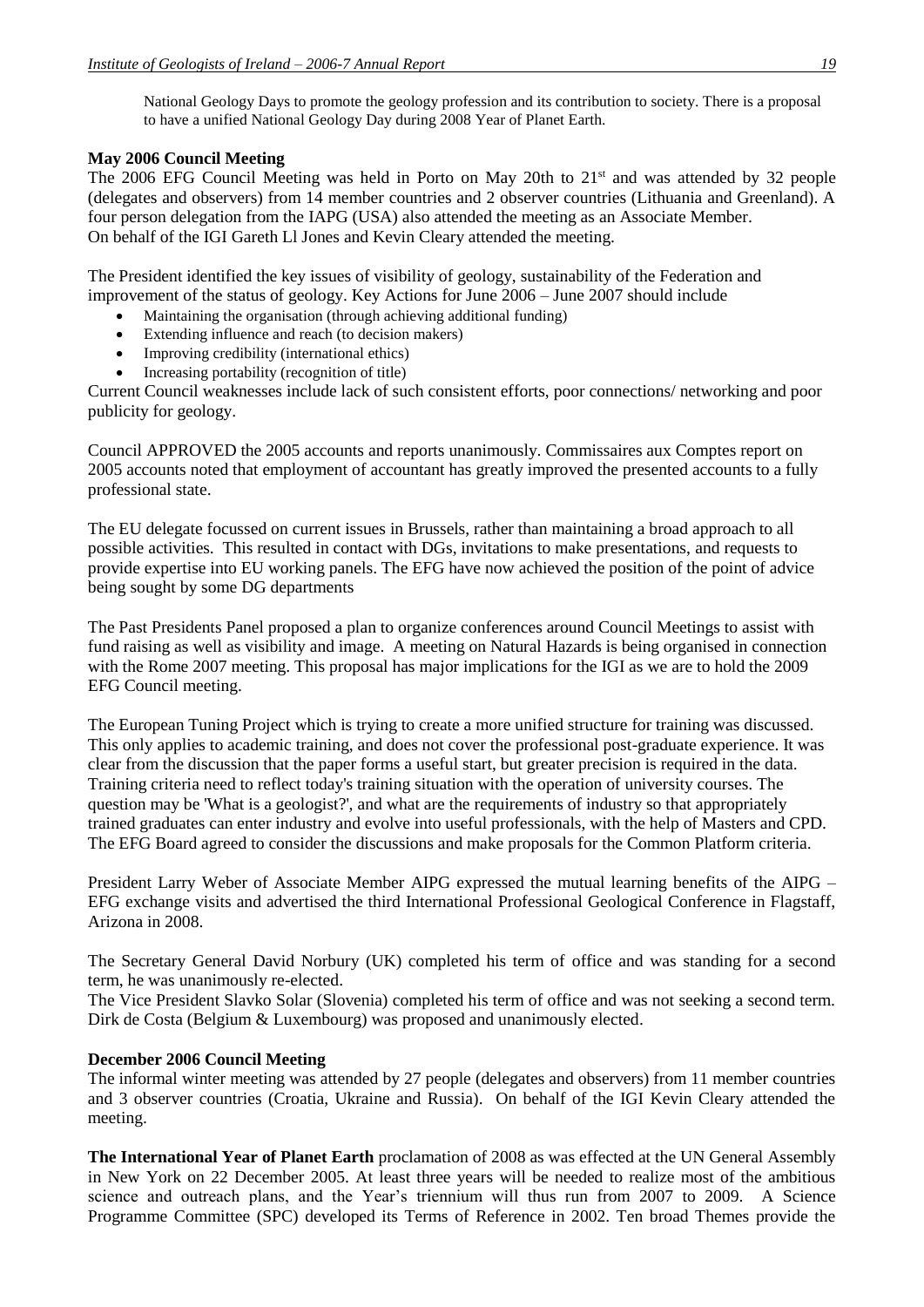operational framework of the Year's Science programme. Brochures were written by specialists and are available in both printed and electronic forms. Printing of the brochures has been made possible by the generosity of several European geological surveys (Austria, Finland, **Ireland,** Norway, Spain, and Sweden), Ministries, national scientific bodies, and UNESCO. All brochures may be downloaded from [www.yearofplanetearth.org.](http://www.yearofplanetearth.org/) The EFG as IYPE Associate Partner has agreed to encourage and coordinate National Geology Days to promote the geology profession and its contribution to society.

**Terrafirma** - The contract for Stage 2 project has been awarded by ESA to the team led by NPA. EFG are included within the team as part of the User Service Group with the task of promoting the technology and products among the European geoscience community. The project activities underway are the completion of service agreements with various member countries and the development and delivery of processed data for the selected demonstration sites. This work is ongoing between the service providers and the national geological surveys, and so many EFG Members are already directly aware of and involved in this project

**Budget -** Cash flow at near year end is approximately in line with budget expectation.

# **EFG Working Groups**

Environmental Impact Assessment report summarised

- Coordinator trying to increase number of experts working, and to provide input closely related to EC agenda items. Coordinator considers number of experts is poor, but will continue to try and recruit.
- Natural Hazards
	- Most activity has been directed towards flood risk mapping input to Floods Directive. Focus on Rome workshop and thematic issue for EGM 23 (May 2007).

Geoheritage

• PE very active in preparing manifestos, attending TAIEX in Budapest, and planning a further TAIEX workshop for 2007. Preparing document responding to EU initiative, integrating input from a number of European organisations, and promotion of geology through tourist offices with appropriate sites of special tourist value.

Resources and Reserves (Report presented by Allington on behalf of Clifford)

- Work progressing on reporting standards and coding/ classifications being mapped to correlate Western and Eastern Europe approaches including Russia.
- PERC (comes under CRIRSCO) where EFG is a member in its own right, with representation by named members. Source of recent successful TAIEX Meeting. Upcoming conference August 2007 Engineering Geology in Europe
	- This PE is now coming back to life with completion of changes in Learned Society partner organisations. Next stage will be led by professional bodies (EFG, FEANI) and discussions with FEANI have been started to obtain their agreement to participate.

**EurGeol Title.** The monitoring CPD returns and fees by the ILB is not satisfactory at present. The title is the single most important asset of the EFG and we must take all steps to preserve its integrity and international standing.

Following extensive discussions agreed to propose revision to Regulations for third pathway

- RA to set up template useful to NVC to help developing EFG requirements
- RA to provide a check list of requirements for local use
- NA/ NVC to submit vetting procedures

**Strategic Plan.** For 2007, three major steps identified –

- accelerate the process of new members to EFG,
- participate in European projects and events in preparation for IYPE and IGC, WPC and IPGC3 (all 2008)
- Enhance visibility of EFG to Europe and to NA members within Europe (including dormant members, and other eastern members states)

The next Summer Formal **Council Meeting** is in Rome in May 2007, with Greece hosting the 2008 meeting. It was confirmed that **Ireland will be hosting the EFG Summer meeting in 2009.**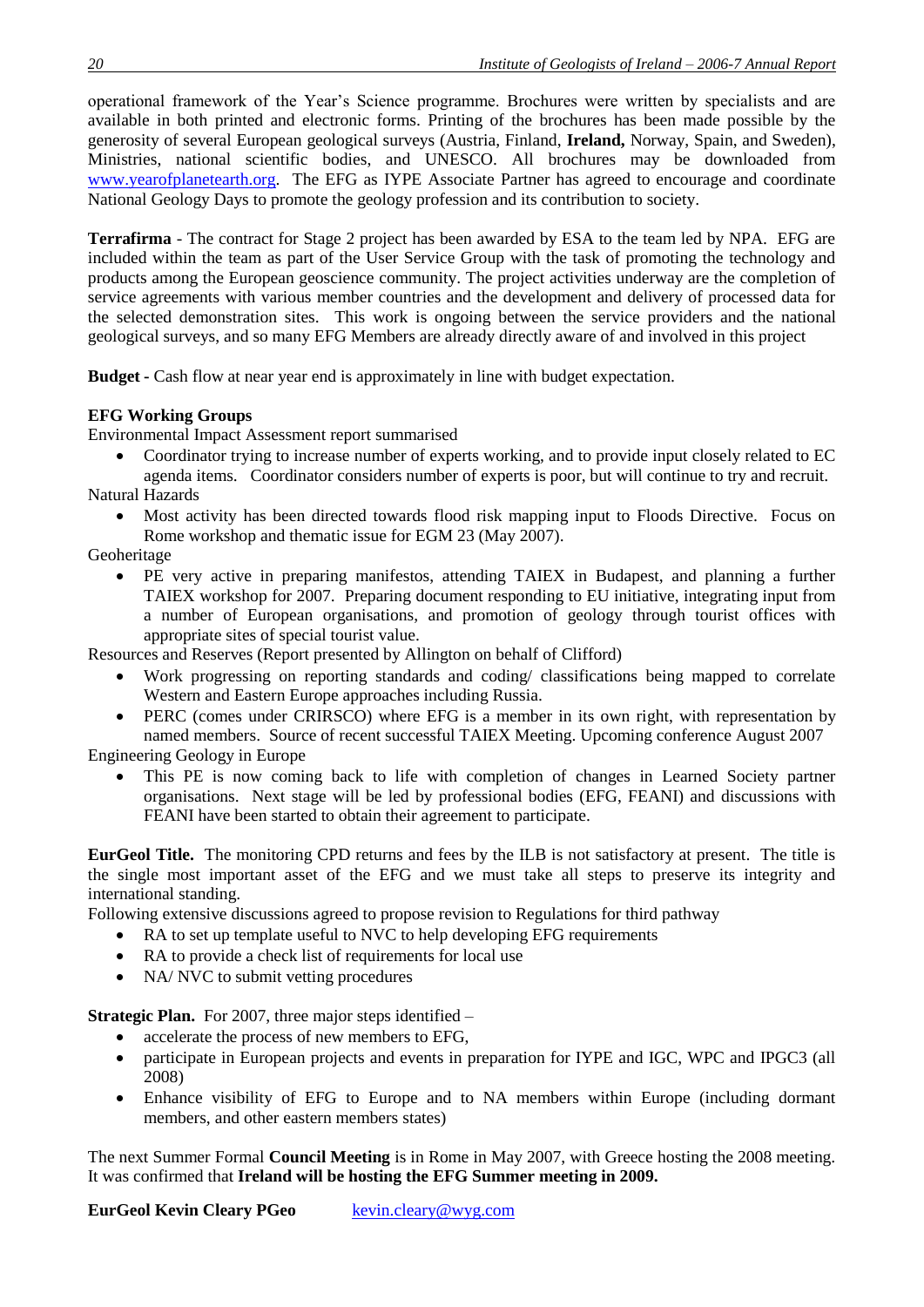**EurGeol Gareth Ll Jones PGeo** [conodate@mac.com](mailto:conodate@mac.com)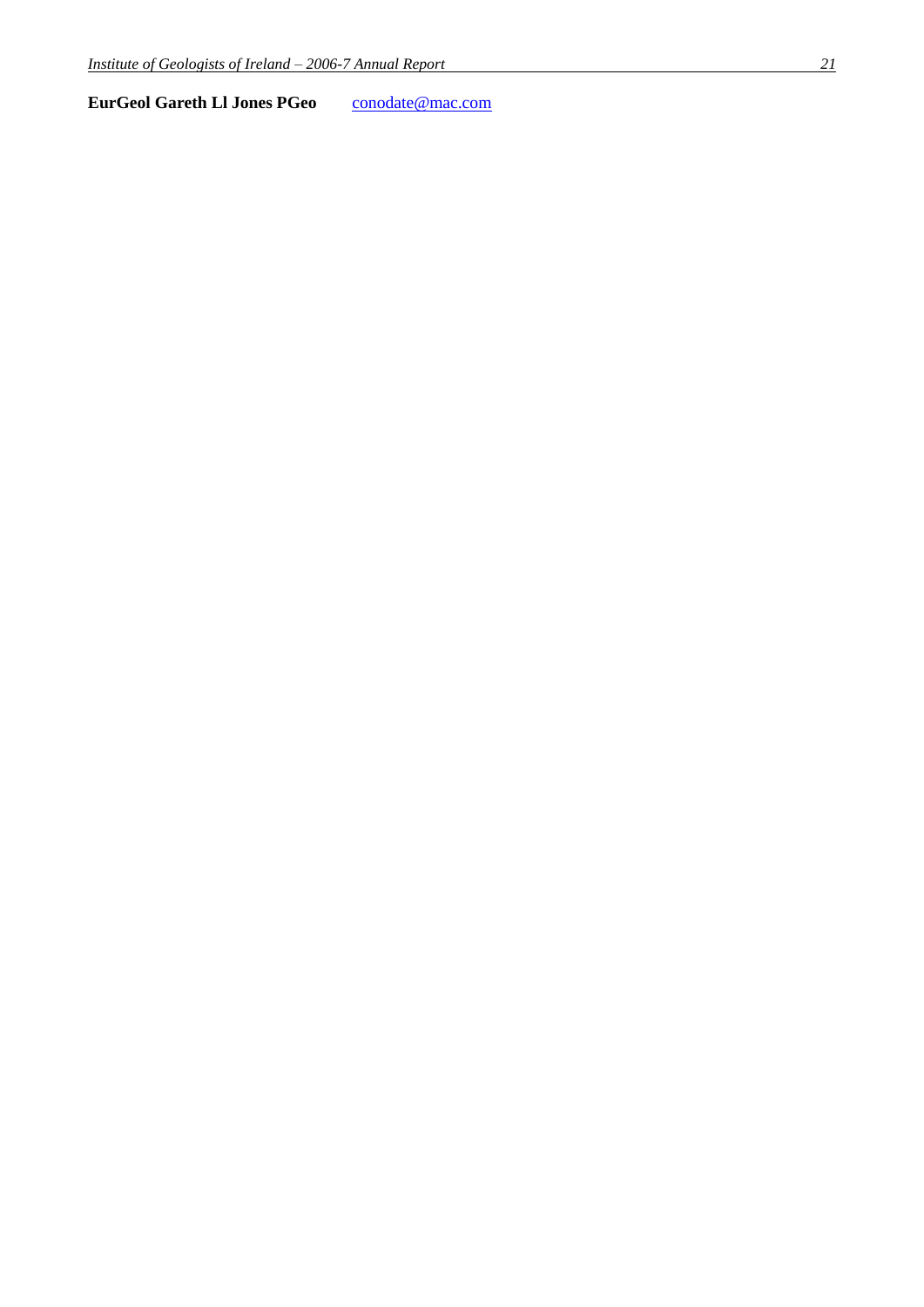# **EFG GEOTHERMAL EXPERT PANEL**

The EFG Geothermal Expert Panel completed its submission to the European Commission. An edited version was published in the European Geologist magazine. The full version can be obtained from the EFG Brussels office.

#### **EurGeol Gareth Ll. Jones PGeo** (Convenor)

# **GSI CONSULTATIVE COMMITTEE**

The Geological Survey of Ireland Consultative Committee met twice in 2006 on the 27<sup>th</sup> April and 26<sup>th</sup> October 2006. Some of the main items discussed were:

**GSI Resources and Status**: There was a comprehensive discussion on GSI staffing and the Assistant Secretary had committed himself to addressing key staffing deficiencies faced by GSI; The Committee paid tribute to Mr Geoff Wright for his significant contribution over many years as he retired from the Groundwater Program; Acknowledgement of the enormous contribution to the Groundwater Section by Donal Daly;

**GSI Business Plan and Current Projects:** There was a summary of the airborne geophysics and INFOMAR projects presented. Surveys were carried out in Bantry and Dunmannus Bays using Lidar. Three areas wer targeted for airborne geophysics – Cavan-Monaghan-Leitrim area, Tralee-Castleisland area and the Silvermines are and the preliminary results were available.

**National Development Plan/Geoscience Initiative:** The geophysics and INFOMAR projects were referred to under this section.

**Publications:** Two strategic publications were published by the GSI – Geo-Solutions and Cherishing Our Earth. The 1:500,000 Bedrock Map of Ireland was also published in 2006.

**Outreach/Education at the Copper Coast:** A presentation on the Copper Coast Geopark in Waterford was made by Ms Preteseille.

Year of the Planet Earth (2008): The GSI established an inclusive National Committee on an all island basis and events would be aimed at the media, educational sector and the general public.

Several different types of events were discussed and questions were raised about funding.

#### **EurGeol Margaret Keegan PGeo**

# **GSI LANDSLIDES WORKING GROUP**

The Geological Survey of Ireland Irish Landslides Working Group completed its work and issued its report "Landslides in Ireland" in July 2006.

#### **EurGeol Nick O'Neill, PGeo**

## **GSNI CONSULTATIVE COMMITTEE**

It was only possible to attend the May GSNI CC meeting in 2006.

In May the Director Garth Earls presented a review of highlights from the 2005-6 programme, which included: The forthcoming 1:50,000 geological maps of Cushendall, Dungannon & Newtownstewart will include Tellus data. GSNI is on schedule to complete revision mapping across Northern Ireland by 2010.

A 1:500,000 geological map of whole of Ireland, (first of its kind **agreed** by GSNI and GSI), was launched in June 2006.

Planning Service consultations have continued to increase over the last couple of years, leading to increased demands on personnel.

The GSNI website is nearly completed. It has involved a lot of consultation between BGS & DETI. The main feature is a 250,000 "zoomable" geological map of Northern Ireland.

The Breifne Project has been designed to promote natural and cultural heritage of area with high quality and user friendliness of the associated products. Positive comment was also made re the 10-12 panels erected in the Mourne / South Armagh areas describing landscapes, geology and folklore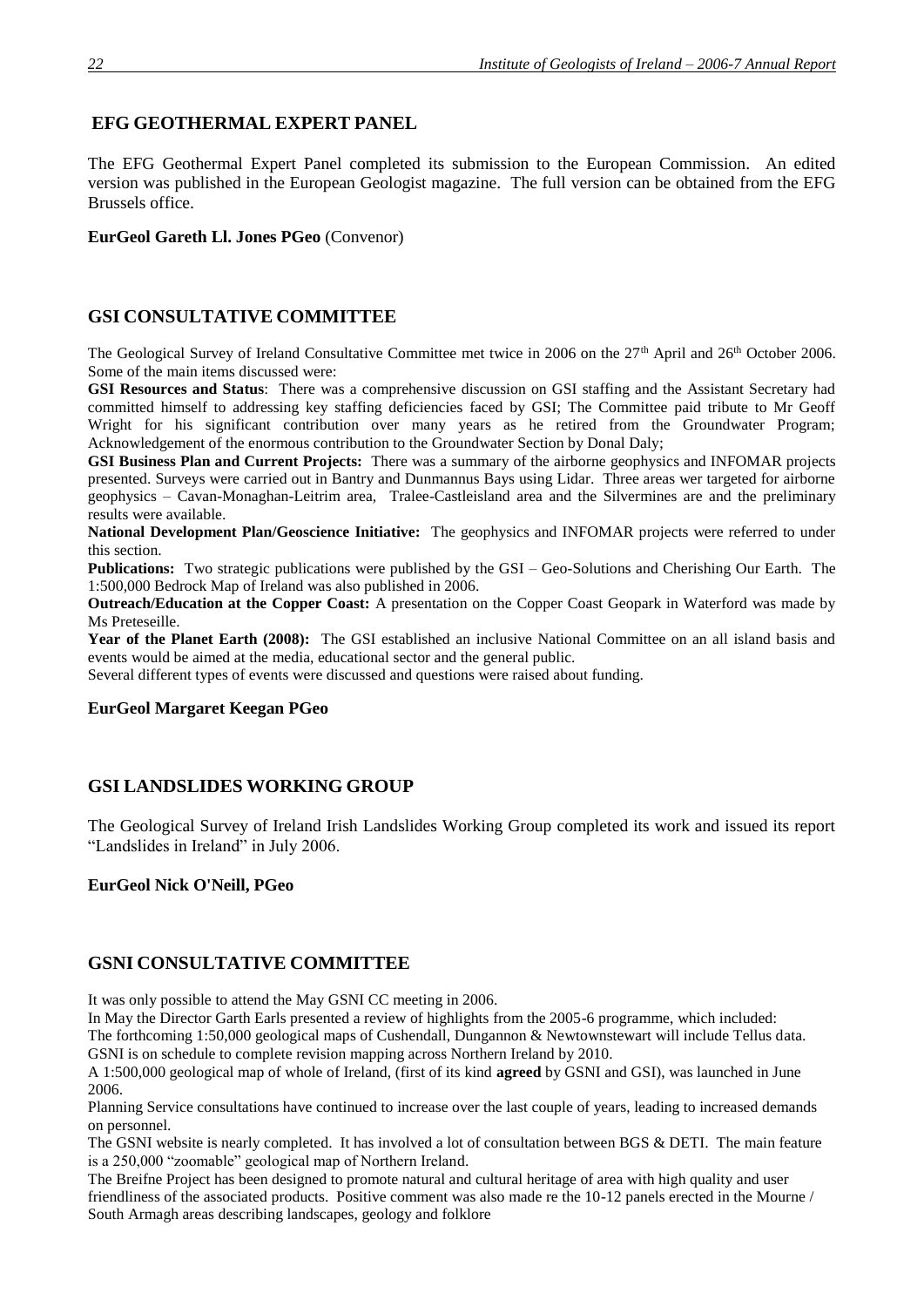A new Borehole Leaflet publication is designed to provide guidance to drilling companies and to provide a list of the relevant legislation involved

The Belfast Geoscience Information System that covers the Belfast Metropoolitan Arera with a population of 650,000, 40% of that of NI was described, along with the Abandoned Mine Data Base and GIS system.

The TELLUS project is on budget and schedule at the end of year 2 and was due to wrap up in March 2007. However funding has not been secured for years 4 & 5 when most of the interpretation is due to take place.

Other maps produced include the radon map, near surface pollution map, peat map, various agricultural maps. There are presently 3 QUB research programmes and scope for many more.

#### **EurGeol Gareth Ll. Jones PGeo**

#### **NATIONAL GESOSCIENCE COMMITTEE INTERNATIONAL YEAR OF THE PLANET EARTH (IYPE)**

**International Year of Planet Earth (IYPE) is a unique opportunity for the geoscience community to promote the value and contribution to society of its science. The UN General Assembly declaration of 2008 as the central year of a Planet Earth triennium (2007-2009), has given an enormous boost at international level to demonstrate that understanding of the Earth can help us to plan and manage our resources effectively. The challenge is for us in Ireland to demonstrate this at national level. GSI has partnered with geoscience organisations throughout the island of Ireland in order to achieve the maximum impact for all our efforts, to bring a greater understanding of the role of geoscience in sustainable development through IYPE to the citizens of Ireland.**

The Irish IYPE Committee is up-and-running with four working groups busily planning the year's activities, co-ordinated by Mary Carter at GSI. A Draft Programme was devised by the working groups, which was placed on our website [www.planetearth.ie](http://www.planetearth.ie/) for public consultation. A diverse range of feedback was received from the geoscience and wider communities, to allow a **Prioritised Programme** to be developed, focused on priority events and activities for Ireland's celebration of IYPE throughout 2008. Its contents have been almost finalised, taking account of the potential impact and cost, as well as the availability of organising volunteers for each. There may be disappointment that certain items have had to be dropped or curtailed,

The focus of the Committee will now move to ensuring that the programme is effectively implemented. Every event in the programme must be properly planned and resourced, with named individuals or bodies taking responsibility in each case. We are looking to members of the IYPE National Committee and their organisations, as well as those on the growing list of Regional Contacts to support and implement the programme. We believe that **Planet Earth** will be a powerful brand during 2008 and we would wish that every relevant conference or seminar, however specialised or local, would use the IYPE logo. We intend to publicly launch the Programme later this year and we will take that opportunity to bring together the Committee, Regional Contacts, participating bodies and sponsors, as well as policy- and decision-makers.

It would be very helpful if all Irish geoscience organizations and individuals would embrace the IYPE in whatever way possible, through sponsorship, volunteering time, etc. Key organisations have already offered assistance, including the Environmental Protection Agency, the Heritage Council, the Naval Service and the Radiological Protection Institute of Ireland. We are also seeking sponsorship and the appointment of a consultant to act as Programme Coordinator.

**EurGeol Deirdre Lewis PGeo EurGeol Mary Carter PGeo**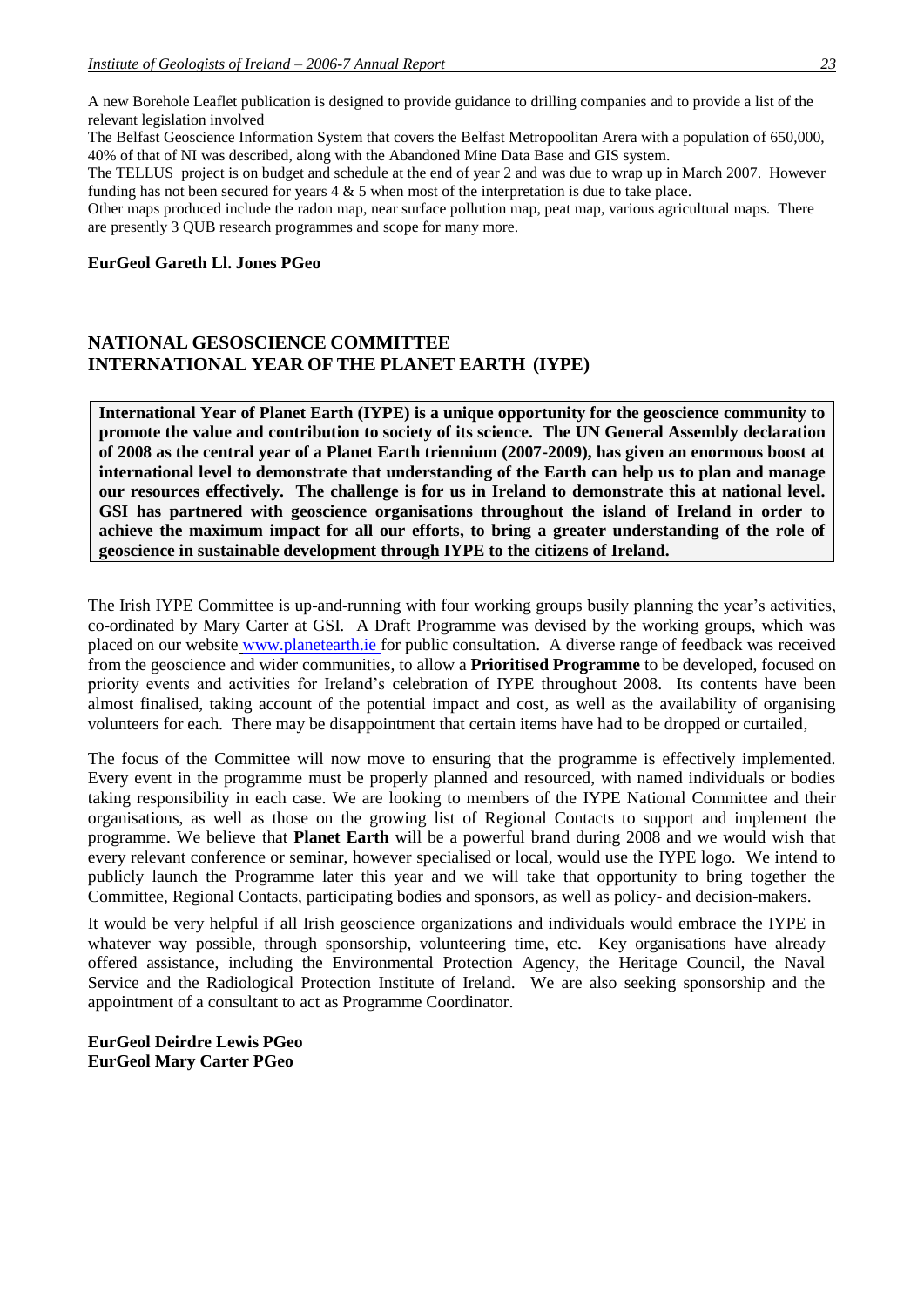# **REPORTS FROM OTHER BODIES**

# **COMMITTEE FOR MINERAL RESERVES INTERNATIONAL REPORTING STANDARDS (CRIRSCO)**

The Committee was established to promote international best practice in the reporting of Exploration Results, Mineral Resources and Mineral Reserves and international compatibility of national reporting systems. This effort has been particularly successful and the reporting standards of the countries represented by CRIRSCO have been described as 95% compatible. The current CRIRSCO structure is outlined below:



The International Council on Mining and Metals (ICMM) has agreed to incorporate CRIRSCO as a Task Force on a 2-year trial basis and to support it both financially and administratively. ICMM was formed in October 2001 to represent leading international mining and metals companies. Its vision is a *"viable mining, minerals and metals industry that is widely recognized as essential for modern living and a key contributor to sustainable development."*

As part of its 2006 – 2008 Work Plan, CRIRSCO has established a number of Sub-committees as follows:

#### **The International Reporting Template**

The CRIRSCO Template, which was launched in August 2006, is intended to be a guideline for countries newly developing their own reporting standards, and for comparison with other international reporting systems, including the United Nations Framework Classification (UNFC) and the Society of Petroleum Engineers (SPE) Guidelines. It is not intended as a replacement for existing well-established national reporting standards. As each new, or updated, national reporting standard is developed, it is reviewed by the other members of CRIRSCO in cooperation with the particular national reporting committee, to ensure that it continues to maintain compatibility with other standards. Just as importantly, improvements introduced by the most recent standard can be captured and built into the Template. This rolling process of comparison with previous standards and upgrading by international consensus is highly effective and ensures that changes are kept to a sensible minimum and that the most recent standard is generally seen as 'best practice'.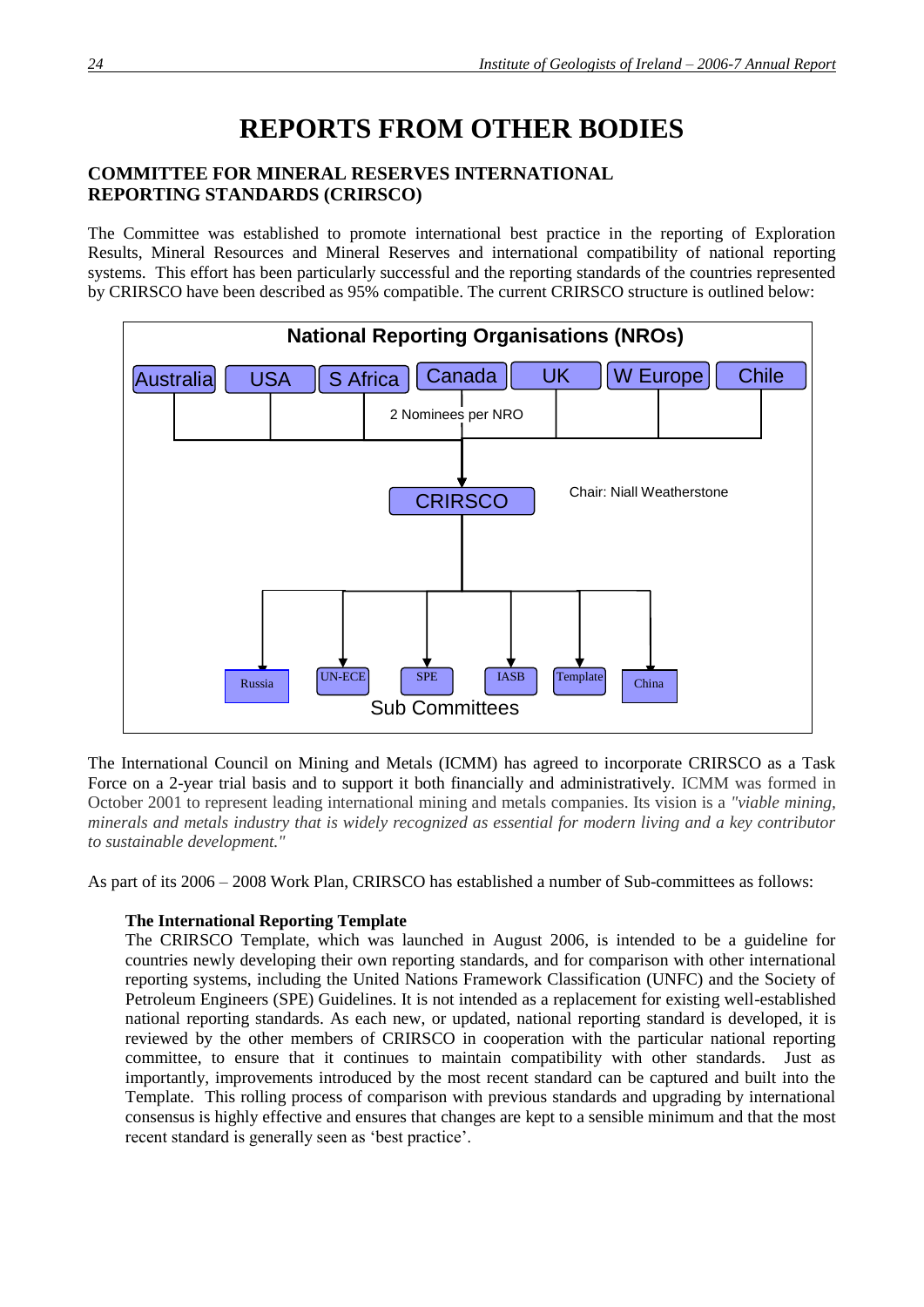#### **International Financial Reporting Standards for the Extractive Industries**

CRIRSCO has been asked by the IASB to examine the potential for convergence of definitions with the hydrocarbon industry and to work with it to provide high level, non-technical guidance on resource and reserve definitions for the accounting profession. The 'rules' whereby the major assets of an exploration or mining company, its mineral resources and reserves, are used for example in depreciation and impairment are obviously highly relevant to the companies concerned. With the general global acceptance of IFRS, CRIRSCO believes it is increasingly important to engage with regulators such as the IASB to ensure that the eventual standards do not disadvantage resource companies or render ineffective the various current national reporting standards.

#### **Convergence of Definitions between the Hydrocarbon and Solid Minerals Industries**

CRIRSCO and the SPE Oil and Gas Reserves Committee are co-operating in a study to examine the convergence of resource definitions between the mineral and hydrocarbons sectors. This exercise has started with the 'mapping' of the SPE Guidelines to the CRIRSCO Template. It is not intended to produce a joint document that would cover estimation and reporting of resources and reserves in all of the extractive industries (solid minerals and oil  $\&$  gas). Instead, it is proposed that terminology would be clarified for financial users, and to the extent possible a single set of terms will be used, although their application might vary slightly between industries.

#### **Alignment with the United Nations Framework Classification**

CRIRSCO is working with the UN-ECE, as is the SPE, to produce definitions and guidelines based on the CRIRSCO Template that are compatible with the needs of the users of the UNFC. CRIRSCO and SPE propose that ownership of the Template and SPE Guidelines would remain with the two organisations, and a 'mapping module' would be developed between the two guidelines and the UNFC.

#### **Russian Code**

A working group, operating on behalf of CRIRSCO and with representatives from the Russian State Commission on Reserves, has been established under the auspices of PERC (the Pan-European Reserves & Resources Reporting Committee - the European counterpart to JORC in Australasia see www.percreserves.com) to establish procedures for conversion, in either direction, between resource and reserve estimates classified and reported according to the Russian and CRIRSCO Template, as well as to identify mutually acceptable criteria for international recognition of Russian professionals as 'Competent Persons' according to the Codes which follow the CRIRSCO template. Hitherto, conversion between Russian and international reserves reporting systems has required a separate Competent Person's report, and has been both time consuming and expensive. By defining objective procedures and criteria it is intended that resources and reserves which are reported under the Russian Code will become more generally acceptable to western markets and stock exchange listing authorities.

#### **Chinese Code**

A parallel group, operating under the auspices of JORC, is working on a similar conversion exercise with the Chinese authorities.

In the USA, no progress has been made in the discussions between the SME and the Securities and Exchange Commission on up-dating the SEC regulations on resource – reserve reporting. Meanwhile, the SME has established a new class of Registered Members that enables members to be internationally recognised as Competent Persons.

#### **Membership**

After many years of dedicated service, Gordon Riddler and Pat Stephenson have retired from CRIRSCO and related NRO (PERC and JORC) at the end of 2006. Both have made immense contribution to the development of resource – reserve reporting standards.

#### **EurGeol John A Clifford PGeo, FIMMM, FAusIMM, CEng(UK).**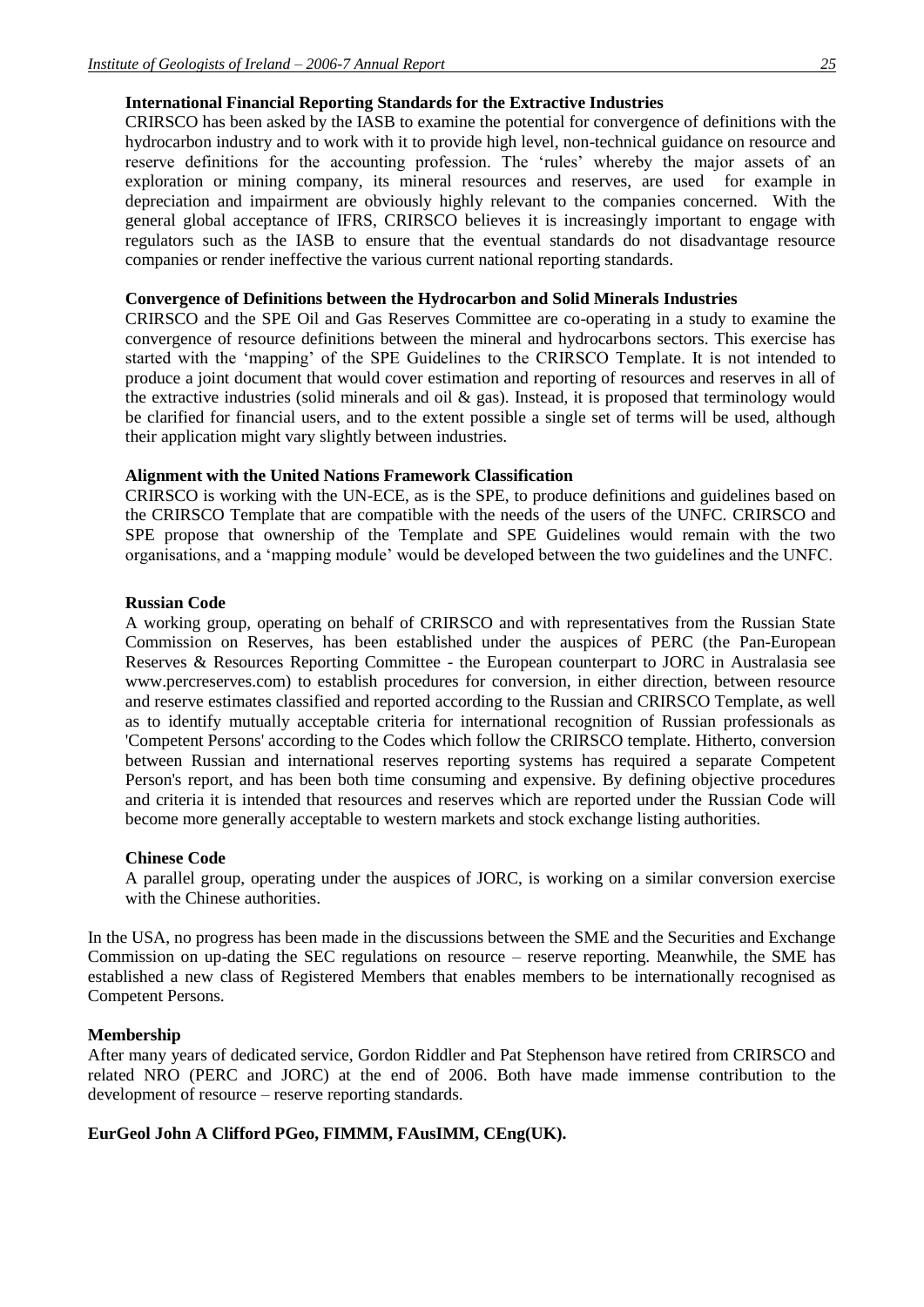# **PERC MEETINGS AND ACTIVITIES IN 2006**

During 2006, four meetings of the Pan European Reserves and Resources Reporting Committee (PERC) were held in London. At the second of these meetings, the name PERC was selected to replace the original UKREC name, designed to reflect a more "European" approach to resources and reserves and the direction of the committee. This report summarises the meetings and activities in 2006, these meetings being held on 2 March, 3 May, 28 June and 4 October respectively. The committee includes representatives from the IGI and is believed to be the best way for the IGI to have an involvement in discussion and decisions on resources and reserves in a European context.

#### PERC Terms of Reference

PERC is constituted to provide good practice in the public reporting of Exploration Results, Mineral Resources and Mineral Reserves and in this context serves as the National Reporting Organisation (NRO) for Ireland, UK and Western Europe. It provides a forum representing a broad spectrum of national interests concerning public reporting including professional accreditation and competence, industry, technical consultancy, finance, regulation and related agencies.

The formation of PERC recognises the need for the provision of accredited competent persons, for the coordination and application of reporting standards at national and international level, and for a single point of contact on these issues which is credible and whose representatives carry the authority of their constituent member organisations to fulfil the remit as defined within these terms of reference.

PERC relies on its constituent members to ensure regulatory and disciplinary oversight at a national level. It recognises the global nature of the minerals industry and the international consensus on reporting standards developed through the Committee for Mineral Reserves International Reporting Standards (CRIRSCO).

The PERC remit is to:

- Promote the consistency and improvement of national reporting standards for Mineral Exploration Results, Mineral Resources and Reserves, through consultation and cooperation at national and international level.
- Represent the minerals industry and related stakeholders on resource and reserve reporting issues.
- Maintain international reciprocity of Competent Persons through nationally based Recognised Overseas Professional Organisation ("ROPO") schemes.
- Maintain, improve and promote the use of the Reporting Code covering Mineral Exploration Results, Mineral Resources and Reserves, recognising and contributing from time to time developments and improvements relating to the CRIRSCO International Reporting Template.
- Facilitate the exchange of information and dialogue among PERC members and other stakeholders through an actively managed web site that promotes discussion on current issues.

#### Committee Structure and meetings

The committee includes representatives from metals and industrial minerals, major and smaller mining companies, professional bodies (e.g. CRIRSCO, IoM3, IGI, EFG) consultants and financial advisors. The Chairman is Steve Henley (consultant) and Paul Gribble (RioTinto) is Secretary. Agendas are circulated ahead of meetings and minutes prepared following meetings. A file note is prepared by the IGI representative at the meeting (K. Anderson / J. Clifford / J. Barry) for distribution within the IGI.

#### Principal Activities

During 2006, principal activities were as follows:

- 1) Up-dating of The Reporting Code for mineral resources and ore reserves in a European context, to be termed the PERC Code; this will incorporate aspects of the main existing reporting codes, including JORC, CRIRSCO, SME and CMMI. It is hoped that this will be in place during 2007
- 2) A mechanism for the integration of a Russian sub-committee in relation to the "conversion" of the CRIRSCO Template and Russian Code.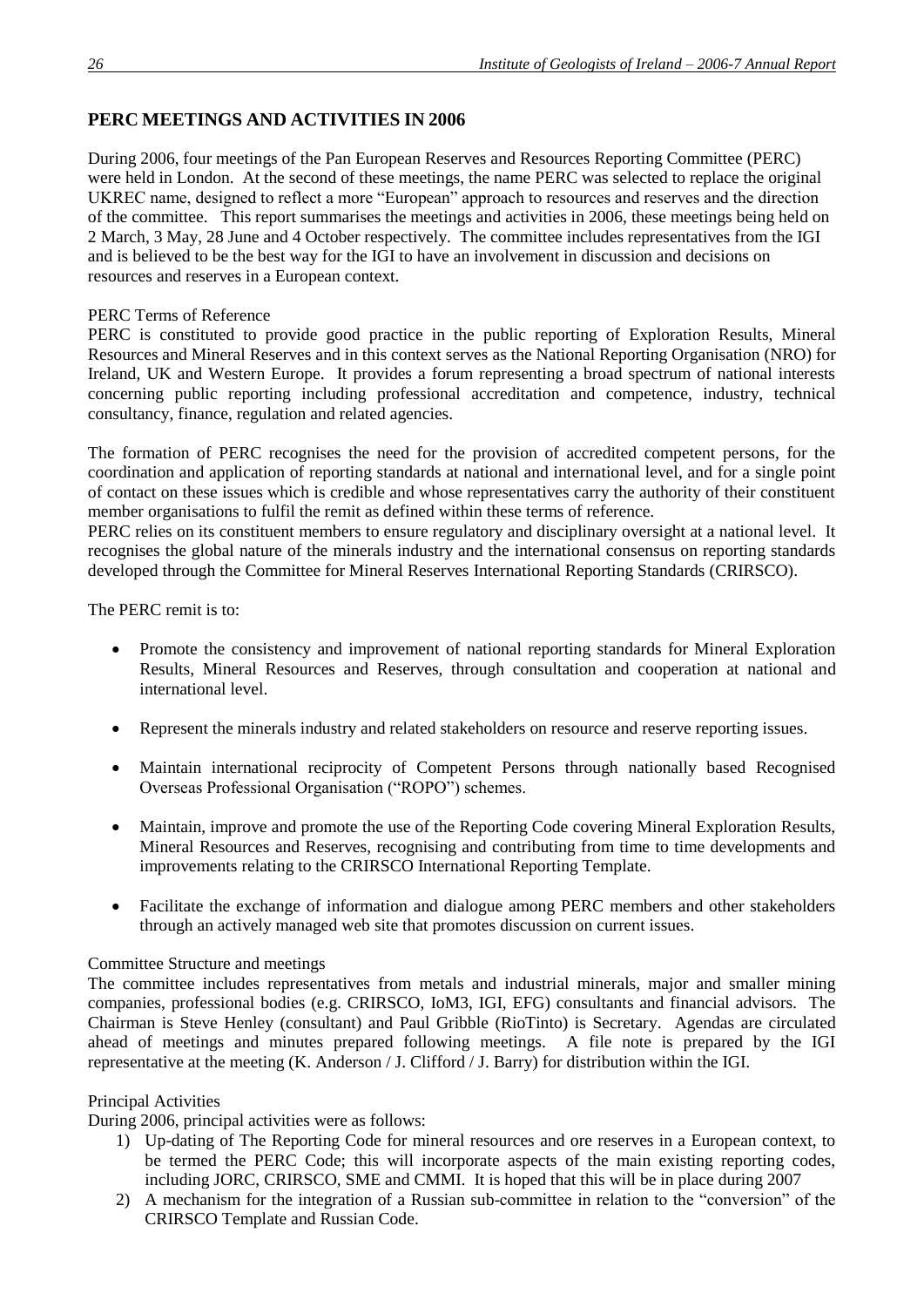- 3) Continuing liaison with AIM regarding updates to the reporting guidelines for minerals and oil/gas companies
- 4) Sources and aspects of funding for PERC
- 5) Website monitoring and updating

#### Invited Speakers

During the year, two invited speakers gave presentations to the committee; Ray Knowles – Manager AIM Regulation, London Stock Exchange, and Graham Woodrow – Deputy Chief of the IoM3.

**Ray Knowles** provided an update on the new AIM Rules published on 16 March 2006 as guidance for mining and oil & gas companies. Ray described how these regulations or guidelines had been designed for the smaller growth companies on AIM. Difficulties had been experienced 12-18 months ago with some oil  $\&$  gas entities. Ray stressed that the publication of 16 March is designed as AIM "guidance" rather than a "rule book", and it will be updated on an ongoing basis. He also suggested that it might be appropriate to have access to an "expert" at the Exchange to advise on particular issues.

Graham Woodrow spoke about the role of the IoM3 (the "Institute") in professional accreditation. The Institute's role is to ensure that professionals practicing in the disciplines covered are competent in the roles they fulfil. The Institute provides a peer-reviewed test of competence for candidates applying for membership, involving 2-3 peers. Members are expected to maintain their competence and knowledge (Continuing Professional Development – CPD) through a code of conduct. However, the CPD is not compulsory. Any Members defaulting are investigated under the disciplinary rules of the Institute. Following a "hearing", if they are found guilty of breaching these rules they can be struck of the Institute register and lose their CE or CSc status.

#### **EurGeol Kerr Anderson PGeo / EurGeol John Clifford PGeo**

## **NEW MINERALS LEGISLATION**

The current legislation regarding the regulation of minerals exploration and development is contained in several Acts, namely the Minerals Development Act, 1940, the Petroleum and other Minerals Development Act, 1960 and the Minerals Development Acts 1979, 1995 and 1999. Although of longstanding effectiveness, the need to update and consolidate the various Acts was recognised for some time by Government. As a result, submissions were sought in mid-2005 from a wide range of interested parties. These included exploration and mining companies, county councils, universities, industry and other organisations. There were numerous responses, including one from the IGI, and in June 2006 the Government approved the drafting of new legislation. This takes into account issues raised as a result of the stakeholder consultations concerning procedural simplification, clarity and improved effectiveness on what was regarded as a satisfactory basic framework. Such issues include:-

- Clearer definitions
- Better clarity, for example in the level of royalties to be charged
- Improved security of tenure over exploration discoveries
- Compensation elements regarding private mineral ownership
- Updating of the procedures relating to compulsory acquisition of ancillary rights

At present the proposals, which involve over 150 sections, are with the Attorney General's Office for drafting. Completion of the Bill is unlikely before year-end, but the schedule is dependent on political priorities.

Legislation regarding the rehabilitation of abandoned mine sites has also been put in place in the last year. This is the Energy (Miscellaneous Provisions) Act, 2006, which empowers the Minister to prepare and implement rehabilitation plans for such sites. Work under this Act has already started in the Silvermines, Co Tipperary, area.

#### **EurGeol Piers Gardiner PGeo**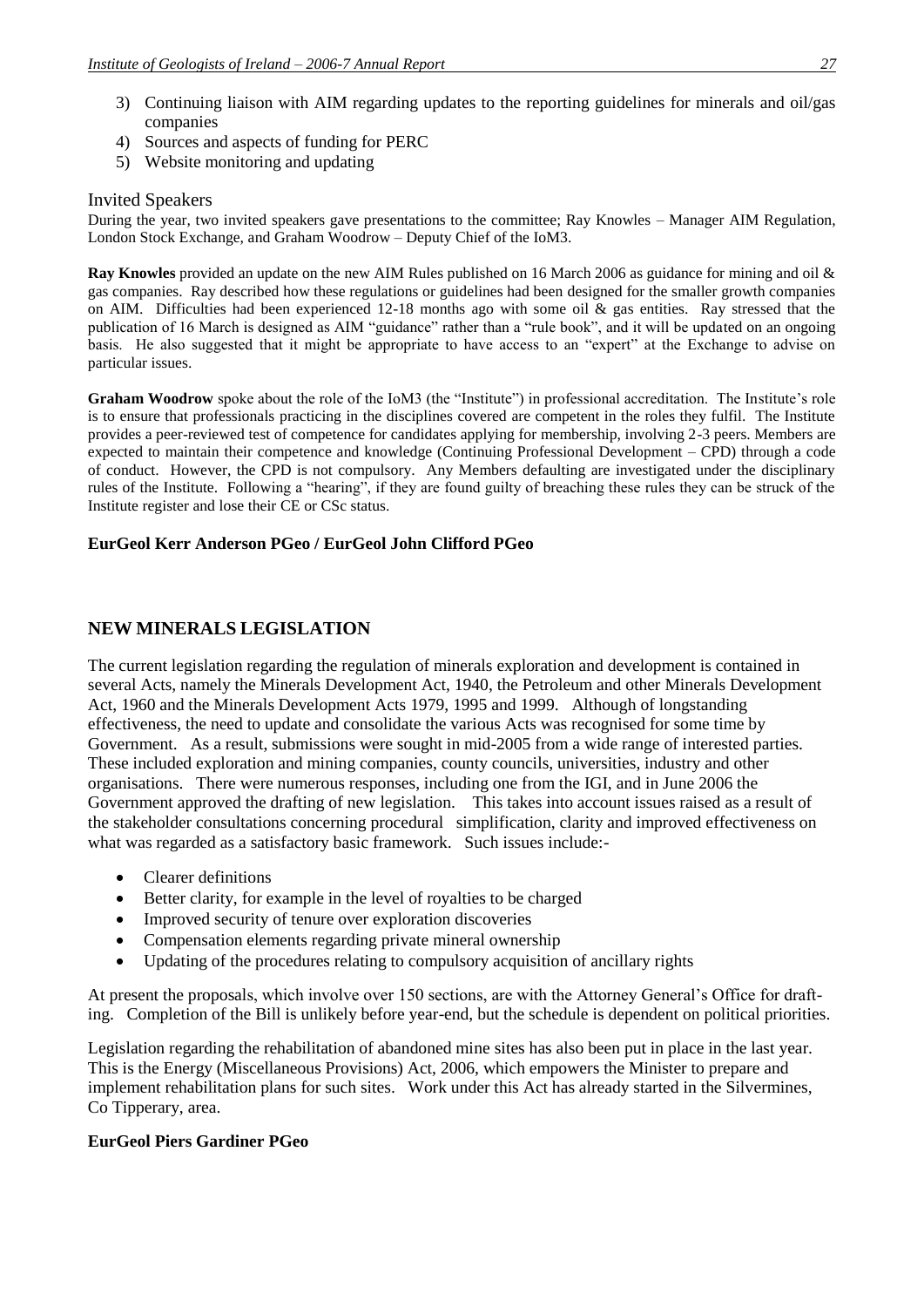# **NOTICE OF ANNUAL GENERAL MEETING**

Notice is hereby given that the Annual General Meeting of the Institute of Geologists of Ireland Limited will be held at 7.00 p.m. on May 16th 2007 at the Geological Survey, Beggars Bush, Haddington Road, Dublin 4 for the following purposes:

- 1. To receive and consider the Directors' Report and Audited Accounts for the year ended December  $31<sup>st</sup>$  2006.
- 2. To elect Directors.
- 3. To re-elect Casey McGrath and Associates as Auditors and to authorise the Directors to fix their remuneration.
- 4. To transact any other ordinary business of the Annual General Meeting.

By Order of the Board

Yvonne O'Connell Secretary

Dated April 4<sup>th</sup> 2007.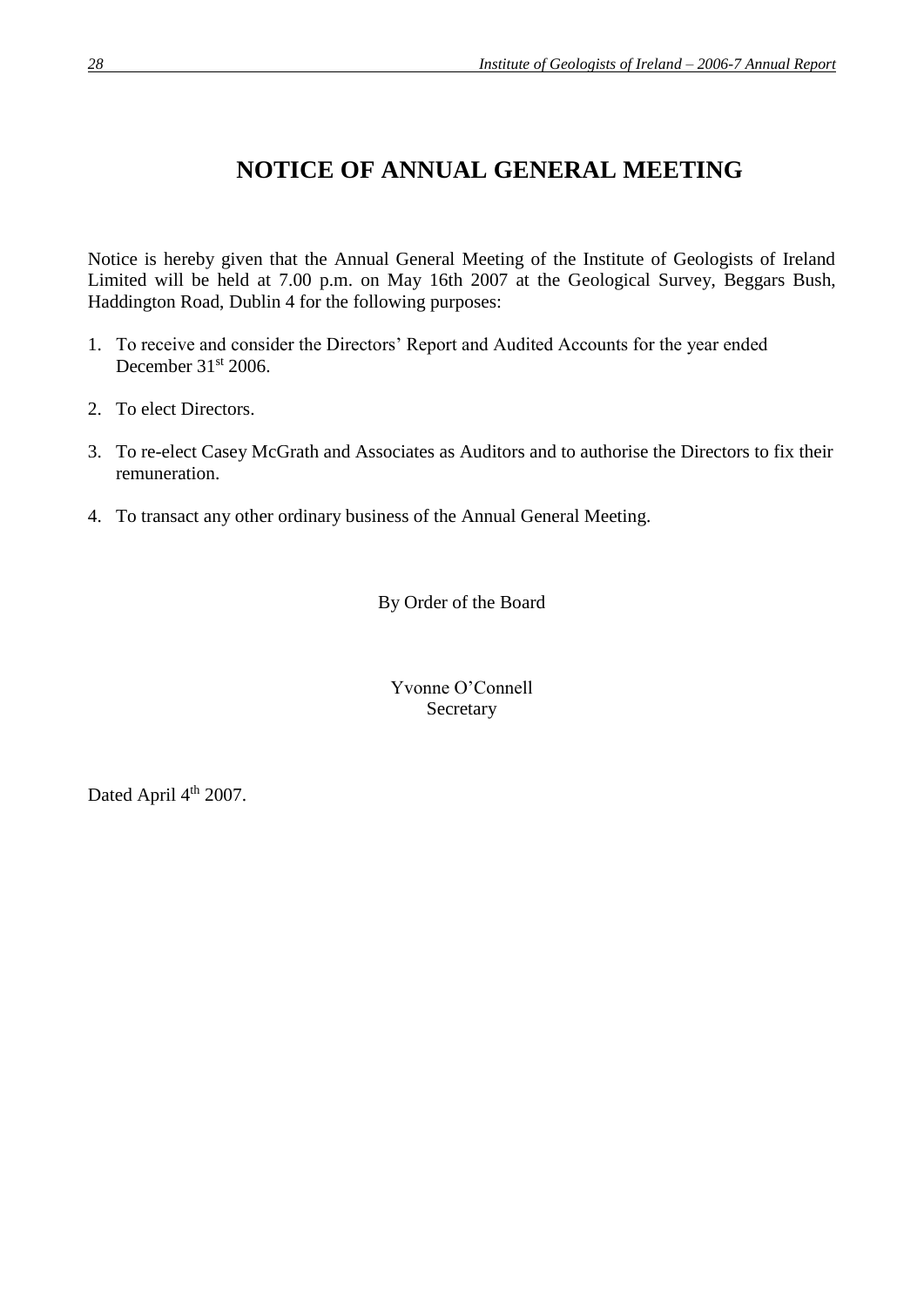# **NOMINATIONS FOR IGI DIRECTORS**

The nominations from the Nominating Committee (Chair Peter O'Connor) are shown below, no other nominations have been received at this date,:

## **EXECUTIVE DIRECTORS**

| President:      | Kevin Cullen, Consultant / Hydrogeology       |
|-----------------|-----------------------------------------------|
| Vice President: | Piers Gardiner ex-EMD / Minerals (2nd year)   |
| Treasurer:      | Stephen Bradley Arups / Eng. Geol.            |
| Secretary:      | Yvonne O'Connell APEX / Geophysics (2nd year) |

# **NON-EXECUTIVE DIRECTORS**

| Board: | John Kelly JBA / Mineral/IndustrialMin/Geotechnical |
|--------|-----------------------------------------------------|
| Board: | Cecil Shine Minerex / Hydrogeology                  |
| Board: | Sarah Gatley GSI / Heritage                         |
| Board: | Barry Balding Golders / Geophysics/Env.Geol         |
| Board: | John Walsh UCD / Academic                           |
| Board: | Fionnuala Collins RPS / Hydro/Env.Geol.             |